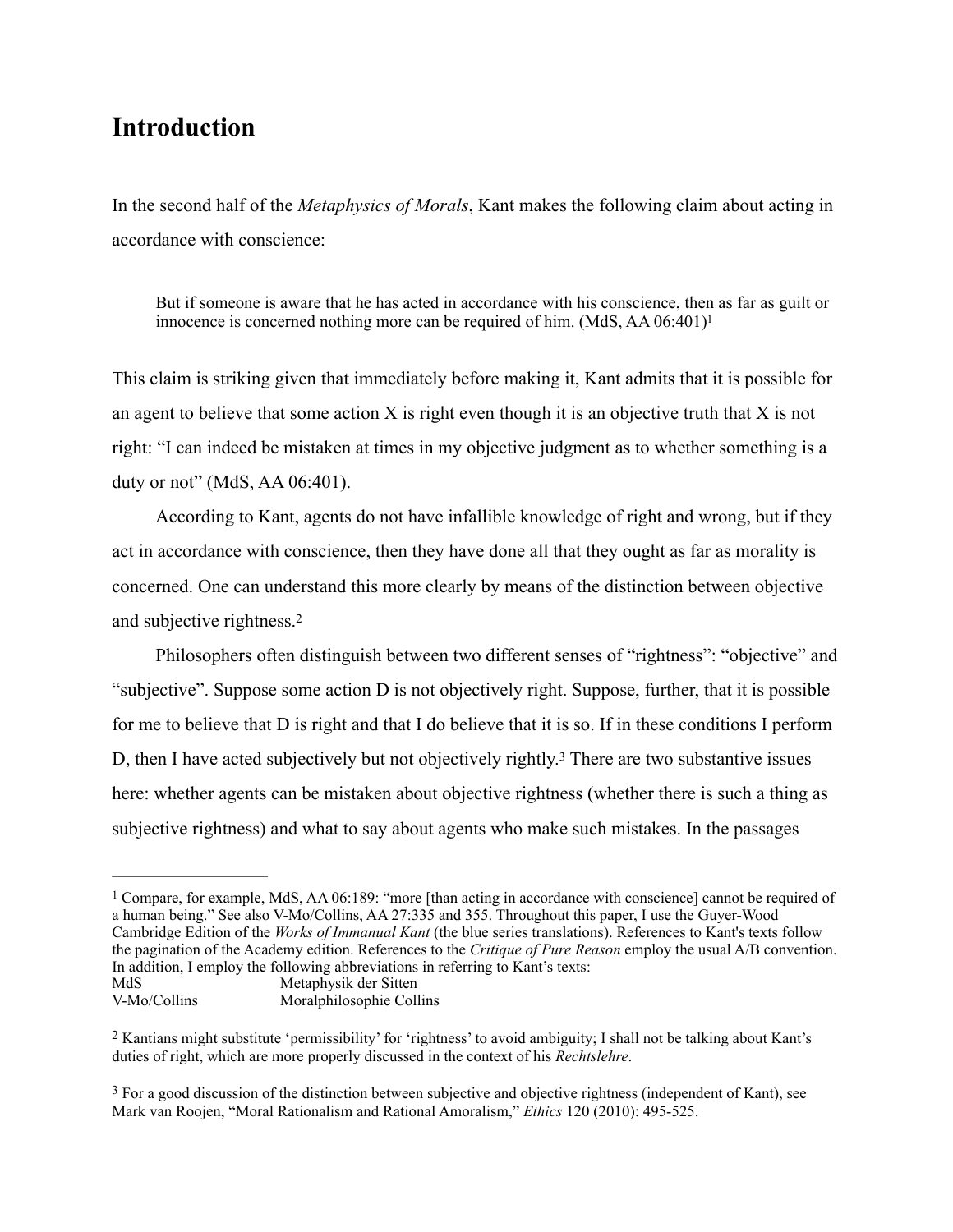quoted above, Kant is saying that (1) objective rightness and subjective rightness sometimes come apart and (2) if an agent acts in accordance with his conscience (and, thus, with that which he judges to be right) then he has done all that he ought as far as morality is concerned.

As is hopefully now clear, taken together, these two positions entail that it might be the case for some agent A, A can perform some objectively wrong action X blamelessly. Lest there be any doubt that Kant would accept this, it should be noted that Kant articulates both of these positions throughout his corpus and, moreover, in the passage excerpted above, he does so in such close succession as to make it almost unthinkable that he did not realize what they entail.<sup>4</sup>

<span id="page-1-3"></span><span id="page-1-2"></span>In this paper I explore Kant's doctrine more fully in order to determine whether it is defensible. In particular, I confront two issues: the blameworthiness of acting contrary to fallible knowledge and the blamelessness of acting according to a fallible judgment[.5](#page-1-1)

## **1 Acting contrary to fallible knowledge**

As pointed out above, according to Kant if an agent acts according to his conscience, then he has done all that she ought as far as morality is concerned. Moreover, Kant holds that this is so despite the fact that an agent who acts according to conscience might perform an action that is objectively wrong. Now strictly speaking, nothing that Kant says in his discussion of conscience commits him to the claim that if an agent does not act according to his conscience, then he has

<span id="page-1-0"></span>For a more thorough discussion of the textual issues here, see Samuel Kahn, "Kant's Theory of Conscience" in [4](#page-1-2) *Rethinking Kant: Volume IV*, ed. Pablo Muchnik and Oliver Thorndike (Cambridge Scholars Publishing, Forthcoming).

<span id="page-1-1"></span><sup>&</sup>lt;sup>[5](#page-1-3)</sup> There is some common ground between the issues I confront in this paper and recent debates on Kantian moral worth. However, I shall not be engaging with any of these debates and I shall not be discussing Kantian moral worth as such. For some of the more important, recent contributions to these debates, see, for example, Marcia Baron, *Kantian Ethics Almost without Apology* (Ithaca: Cornell University Press, 1995), chapter 1; Richard Henson, "What Kant Might Have Said: Moral Worth and the Overdetermination of Dutiful Actions," *The Philosophical Review* 88, no. 1 (1979): 39-54; Barbara Herman, *The Practice of Moral Judgment* (Cambridge, Massachusetts: Harvard University Press, 1993), chapter 1; and Allen Wood, *Kant's Ethical Thought* (Cambridge: Cambridge University Press, 1999), chapter 1.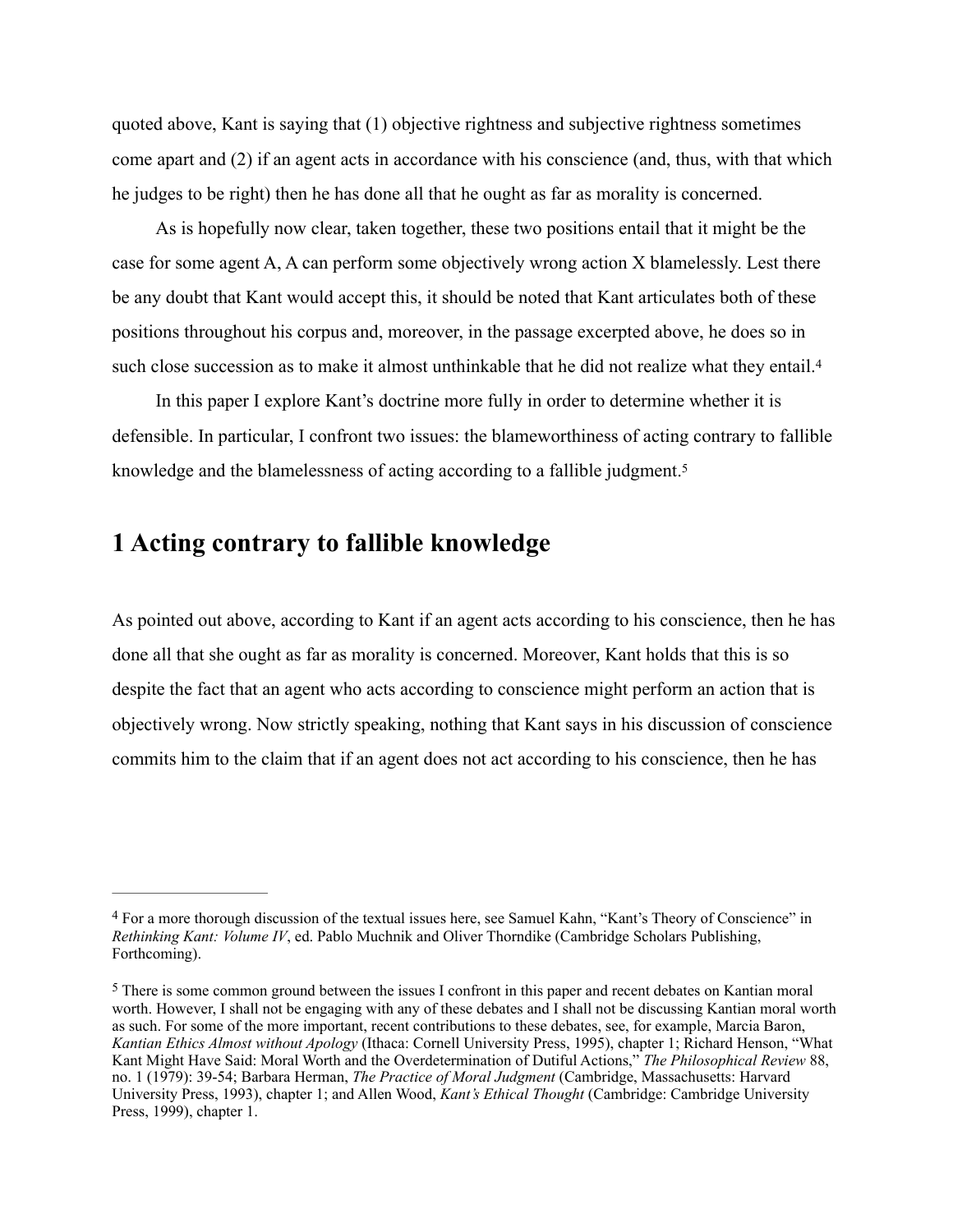<span id="page-2-3"></span>notdone all that he ought as far as morality is concerned.<sup>[6](#page-2-0)</sup> But it is difficult to see how Kant could avoid committing to this claim. Any plausible defense of Kant's views on conscience surely would make appeal to the notion of autonomy, and given the stark contrast Kant makes between autonomy and heteronomy in the *Groundwork for a Metaphysics of Morals*, it is difficult to see how he could pull back from commitment to the converse of his conscience claim, and this, of course, would commit him to the inverse.

However, this might seem counterintuitive in cases in which agents perform objectively right actions precisely because they are not acting in accordance with their consciences. As soon as subjective rightness and objective rightness have been pried apart, one must allow for the possibility of an agent acting subjectively wrongly but objectively rightly. The worry is that pretheoretic intuition rests in favor of saying that (at least some) such agents are praiseworthy whereas Kant's position requires saying that (all) such agents are blameworthy.

<span id="page-2-5"></span><span id="page-2-4"></span>Since Bennett's seminal article on conscience, Huck Finn, who resolves to act subjectively rightly (and hence objectively wrongly) but acts akratically (and hence objectively rightly), has been taken as the paradigm example of an agent who acts in a praiseworthy way despite disobeyingthe voice of his conscience.<sup>[7](#page-2-1)</sup> To recall the story, Huck Finn has been helping his friend Jim[,](#page-2-2) a runaway slave, $8$  to escape to the North. They are journeying by raft down the Mississippi river and (in chapter 16) they are nearing freedom when Huck begins to feel conflicted. He wonders whether he has done the right thing in helping Jim to escape and he begins to think that he ought to turn Jim in. Huck tells us, "my conscience got to stirring me up hotter than ever, until at last I says to it: 'Let up on me — it ain't too late, yet — I'll paddle

<span id="page-2-0"></span><sup>&</sup>lt;sup>[6](#page-2-3)</sup> I am aware of only a single place in Kant's corpus where he says something along these lines, and it is in the *Lectures on Ethics* rather than in Kant's published works. The passage runs as follows: "if I am convinced, for example, in my conscience, that to prostrate oneself before images is idolatry, and I am in a place where this is going on, then if I did it in order to give no offense to others, I would be acting against my conscience; *yet this must be holy to me*. I can, indeed, feel sorry that any one should be offended thereby, but it is no fault of mine" (V-Mo/ Collins, AA 27:335, my emphasis).

<span id="page-2-1"></span>See Jonathan Bennett, "The Conscience of Huckleberry Finn," *Philosophy* 49, no. 188 (1974): 123-134. For some [7](#page-2-4) of the early reactions to this article, see, for example, John Harris, "Principles, Sympathy and Doing What's Right," *Philosophy* 52, no. 199 (1977): 96-99 and Jenny Teichman, "Mr. Bennett on Huckleberry Finn." *Philosophy* 50, no. 193 (1975): 358-359.

<span id="page-2-2"></span><sup>&</sup>lt;sup>[8](#page-2-5)</sup> The novel is somewhat complicated on this front. Both Huck and Jim believe that Jim is a runaway slave. But later in the story it turns out that Jim was free all along. But the whole point is that Huck does not know this.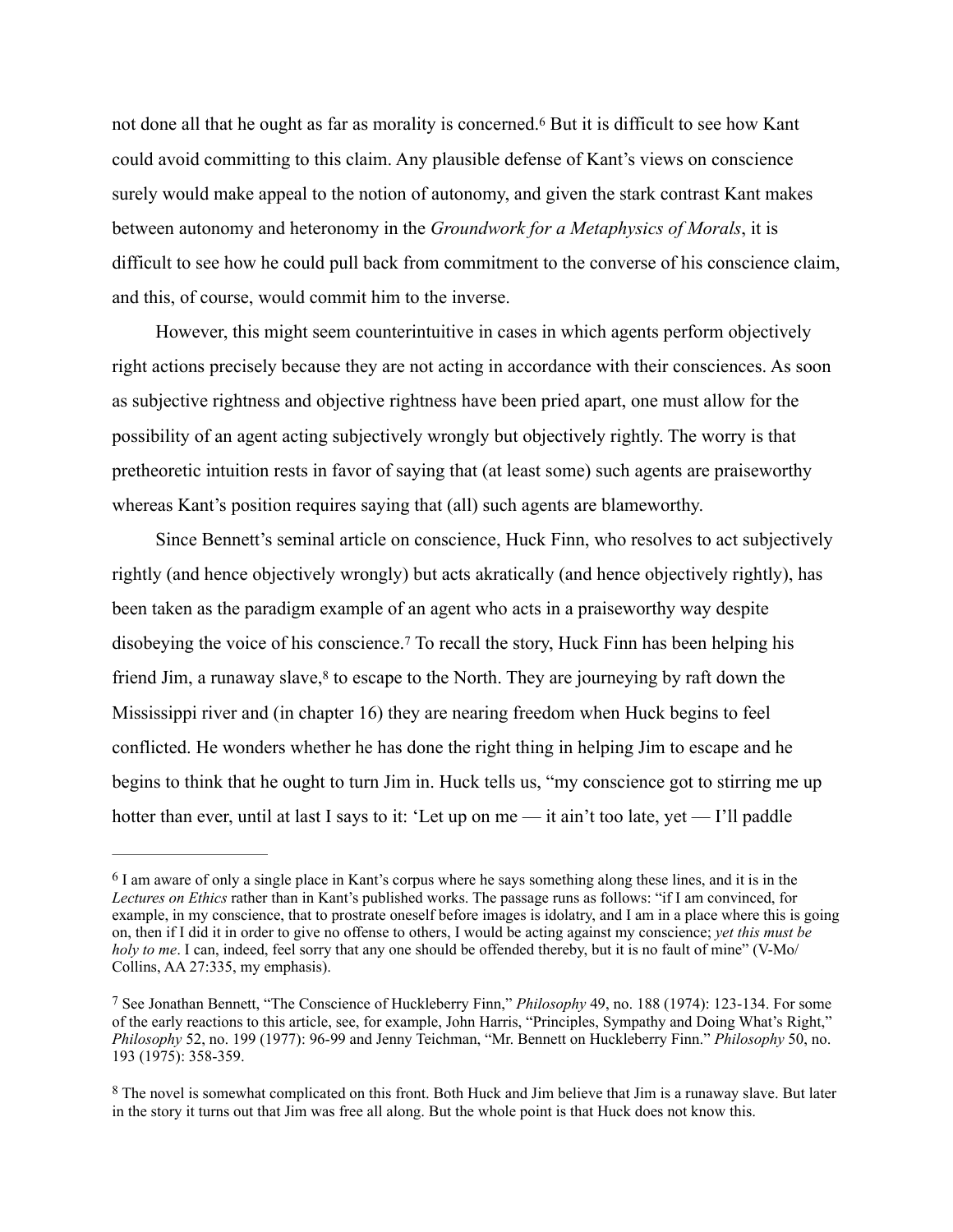ashore at first light, and tell.' I felt easy, and happy, and light as a feather, right off. All my troubles was gone."

The episode in which Huck tries to make good on this resolve is the one that has attracted so much attention since Bennett. As the story goes, Huck sets off to turn Jim in at first light, but at the critical moment Huck's resolve weakens in the face of sympathy for his friend. Thus, despite having judged it to be subjectively right to turn Jim in and having resolved to act accordingly, Huck does not turn Jim in and, indeed, continues to help Jim to escape to freedom.

The basic issue is that Huck seems to be speaking honestly and ingenuously in saying that his conscience told him to turn Jim in and that he feels guilty for not doing so; it seems to follow that anyone (such as Kant) who believes that people are required to follow their consciences must be committed to saying that Huck's conduct in not turning Jim in is blameworthy. But neither Mark Twain nor any morally sensitive reader of Mark Twain's novel is likely to want to say this; most think it was admirable of Huck to ignore his conscience and to help Jim gain his freedom and that it would have been downright despicable of Huck to act as his conscience told him. Readers approve of Huck because he was unable (by his own account, morally too weak) to follow his conscience.

<span id="page-3-1"></span>There are of course many different interpretations of this episode (and of Huck Finn's characterin general) on hand in the secondary literature.<sup>[9](#page-3-0)</sup> The interpretation I just went through is Bennett's, and if there is a standard reading of this episode from chapter 16, it is Bennett's. I

<span id="page-3-0"></span>For a small cross-section, see Nomy Arpaly and Timothy Schroeder, "Praise, Blame and the Whole Self," [9](#page-3-1) *Philosophical Studies: An International Journal for Philosophy in the Analytic Tradition* 93, no. 2 (1999): 161-188; Nomy Arpaly, "On Acting Rationally against One's Best Judgment," *Ethics* 110, no. 3 (2000): 488-513; Nomy Arpaly, "Moral Worth," *The Journal of Philosophy* 99, no. 5 (2002): 223-245; Ronald de Sousa and Adam Morton, "Emotional Truth," *Proceedings of the Aristotelian Society*, Supplementary Volumes, 76 (2002): 247-263 & 265-275; Mathieu Doucet, "In Praise of Akrasia?" Unpublished manuscript; Carol Freedman, "The Morality of Huck Finn," *Philosophy and Literature* 21, no. 1 (1997): 102-113; Alan Goldman, "Huckleberry Finn and Moral Motivation," *Philosophy and Literature* 34, no. 1 (2010): 1-16; Chad Kleist, "Huck Finn the Inverse Akratic: Empathy and Justice," *Ethical Theory and Moral Practice* 12 (2009): 257-266; Jung H. Lee, "The Moral Power of Jim: A Mencian Reading of Huckleberry Finn," *Asian Philosophy* 19, no. 2 (2009): 101-118; Philip Montague, "Re-Examining Huck Finn's Conscience," *Philosophy* 55, no. 214 (1980): 542-546; and Craig Taylor, "Moral Incapacity and Huckleberry Finn," *Ratio* (new series) XIV, 1 (2001): 56-67. My interpretation is inspired from the work of Holton (Richard Holton, "Inverse Akrasia and Weakness of Will," Unpublished manuscript). Some authors do make claims about Huck Finn that I think are either directly contradicted or wholly unsupported by the text. For example, Kleist argues that "Huck . . . never believes it is right for him to say "I'm sorry" to Jim" (Kleist, "Huck Finn the Inverse Akratic," 263); Kleist seems to be forgetting the scene in chapter 15 in which Huck does believe it is right to apologize to Jim and, indeed, actually brings himself to do so. But my goal in this paper is to illustrate Kant's theory of conscience; I explore Huck Finn only insofar as I think he can be used to serve this purpose.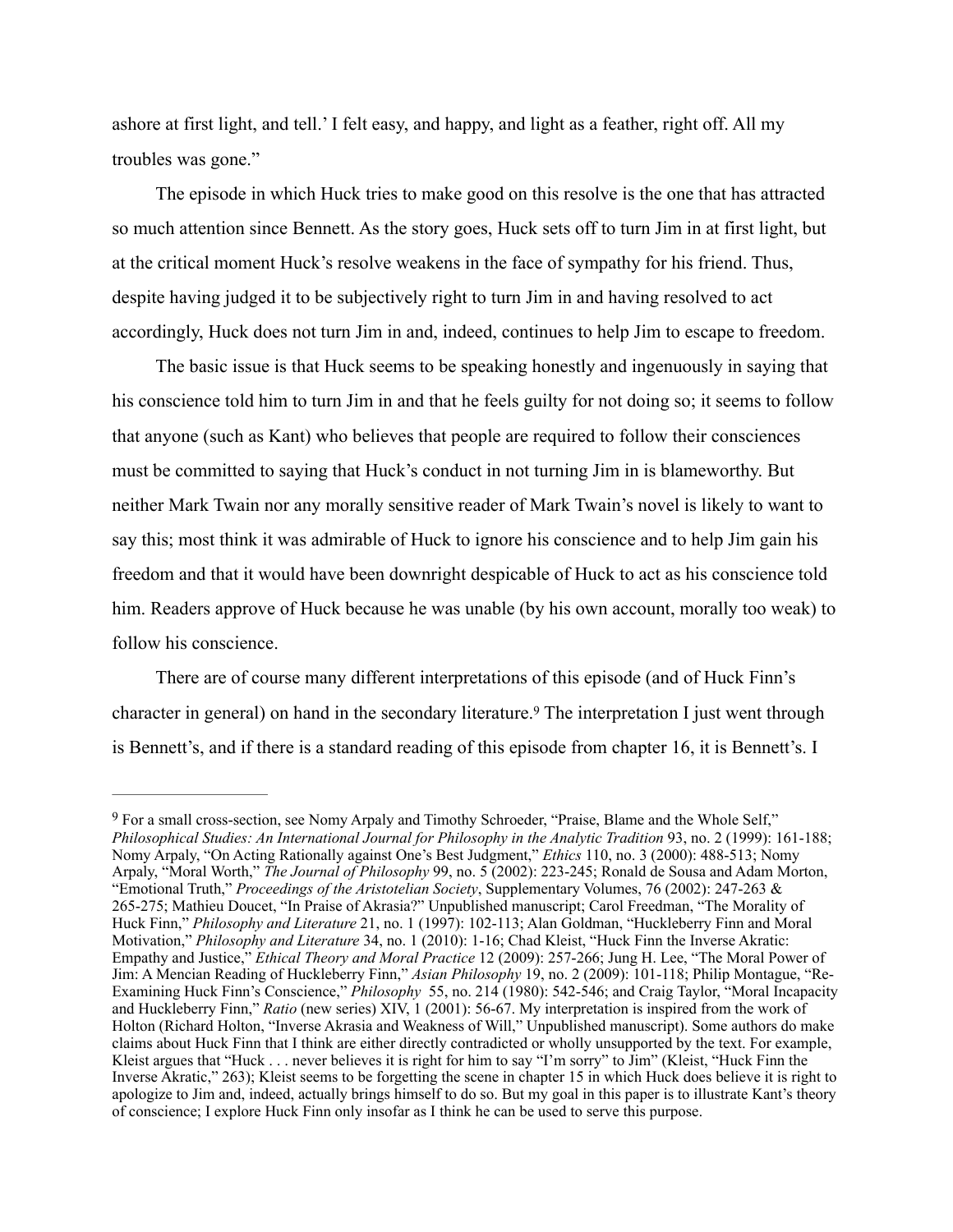shall explore this reading in more detail shortly.

<span id="page-4-7"></span><span id="page-4-6"></span><span id="page-4-5"></span><span id="page-4-4"></span>Agentslike Huck Finn are often referred to as inverse akratics.<sup>[10](#page-4-0)</sup> In labeling Huck and others as inverse akratics, the idea is not that there is something good about their action *qua* akratic. The idea is that in some cases the akratic course of action is superior to the course of action recommended by an agent's best judgment.<sup>[11](#page-4-1)</sup> That is, an inverse akratic acts objectively rightly precisely because he is acting against his resolve to act according to his best judgment;<sup>[12](#page-4-2)</sup> in such cases the action is not good because it is performed akratically but rather despite the fact thatit is performed akratically.<sup>[13](#page-4-3)</sup> Huck's case is particularly poignant because on the standard reading his best judgment, that which is subjectively right for him, is clearly objectively wrong; moreover, he is "driven" to act akratically (and, thereby, objectively rightly) by his broad sympathies. Huck resolves to act according to his principles, which prescribe turning Jim in to the slave-catchers, but his sympathy and fellow feeling for Jim win the day, and in the end he helps Jim to escape. And because Huck's principles are so inhumane, there is thought to be something particularly morally praiseworthy about his acting in accordance with his sympathies despite the fact that by so doing he is acting against his principles.

Again, the fact that Huck is judged morally praiseworthy for helping Jim to escape is a problem for Kant. It looks like Kant should say that all cases of inverse akrasia are morally blameworthy. But cases like Huck reveal that at least some might be morally praiseworthy. In trying to resolve this problem, I think that there are two things to say. The first has to do with the

<span id="page-4-1"></span> $11$  Ibid.

<span id="page-4-2"></span><sup>[12](#page-4-6)</sup> Compare Arpaly, "On Acting Rationally."

<span id="page-4-0"></span> $10$  I believe Arpaly and Schroeder coined the term 'inverse akrasia' in "Praise, Blame and the Whole Self" (see, especially, 162).

<span id="page-4-3"></span><sup>&</sup>lt;sup>[13](#page-4-7)</sup> In "Praise, Blame and the Whole Self," Arpaly and Schroeder are careful not to say that there is anything intrinsically good or bad about akrasia. Indeed, they remark that inverse akrasia and normal akrasia occur in contexts that have nothing to do with morality (163). This might be taken as evidence that they do not take akrasia to be intrinsically good or bad. Thus, one might wonder whether Arpaly and Schroeder really do think that cases of inverse akrasia are good *despite* being akratic. However, in another article, Arpaly claims, "sometimes, an agent is more rational for acting against her best judgment than she would be if she acted in accordance with her best judgment. I still agree that every agent who acts against her best judgment is, as an agent, less than perfectly rational . . . however, I will argue that it is not always the case that an agent is less rational (and less coherent) in following the desire than she is in following her best judgment" (Arpaly, "On Acting Rationally," 491; see also 492). Thus, when push comes to shove, Arpaly, anyway, really does seem to think that cases of inverse akrasia are good despite being cases of akrasia; there is nothing good, on her account, about akrasia.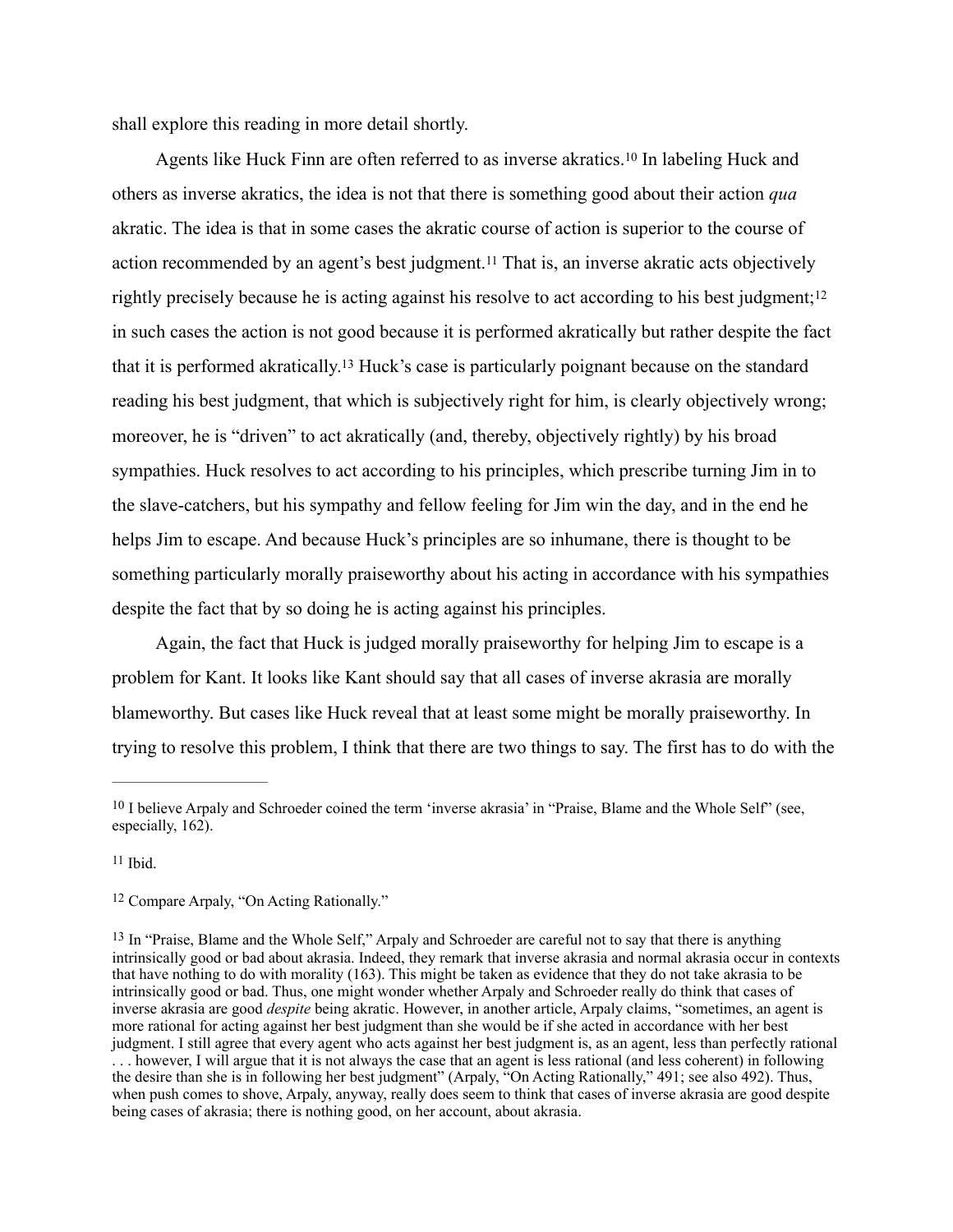fictional case of Huck Finn as portrayed by Mark Twain in particular; the second has to do more generally with agents who act subjectively wrongly but objectively rightly as a result of acting against fallible principles.

To return to the story, the morning ("first light") after Huck made his resolve comes around and Huck sets off, telling Jim (falsely) that he is going to make sure that it is safe enough for them to continue their journey. As Huck pushes out with the canoe, Jim thanks him and tells him that he is the best friend "ole Jim" ever has had. Huck recounts his reaction to Jim's words as follows:

<span id="page-5-1"></span>I was paddling off, all in a sweat to tell on him; but when he says this, it seemed to kind of take the tuck all out of me. I went along slow then, and I warn't right down certain whether I was glad I started or whether I warn't. When I was fifty yards off, Jim says: 'Dah you goes, de ole true Huck; de on'y white genlman dat ever kep' his promise to ole Jim.' Well, I just felt sick. But I says, I got to do it — I can't get out of it.<sup>14</sup>

Despite his efforts to bring himself to turn Jim in, Huck cannot do so in the end. When Huck gets within speaking distance of the two men who are hunting runaway slaves, they ask him whether the man on his raft is white or black, and Huck recounts the experience as follows:

I didn't answer up prompt. I tried to, but the words wouldn't come. I tried, for a second or two, to brace up and out with it, but I warn't man enough — hadn't the spunk of a rabbit. I see I was weakening; so I just give up trying, and up and says: 'He's white.'

The reading of this passage seems clear enough; Huck's conscience tells him to turn Jim in, but he feels his resolve weakening and he just gives up, goes with the flow of his sympathies. That, anyway, is what seems to be happening — until Huck returns to Jim and makes the following remarks:

I got aboard the raft, feeling bad and low, because I knowed very well I had done wrong, and I see it warn't no use for me to try to learn to do right . . . then I thought a minute, and says to myself, hold on — s'pose you'd a done right and give Jim up; would you feel better than what you do now? No, says I, I'd feel bad — I'd feel just the same way I do now.

<span id="page-5-0"></span><sup>&</sup>lt;sup>[14](#page-5-1)</sup> Kleist argues that 'it' refers to "Huck's never-ending compassion to keep Jim safe" (Kleist, "Huck Finn the Inverse Akratic," 259). I disagree with Kleist's reading. It is crucial to understanding Huck's character and the conflict he experiences here that 'it' be understood to refer to the act of turning Jim in to the authorities. Huck is trying to screw himself to the sticking-place, steeling himself to perform a difficult deed.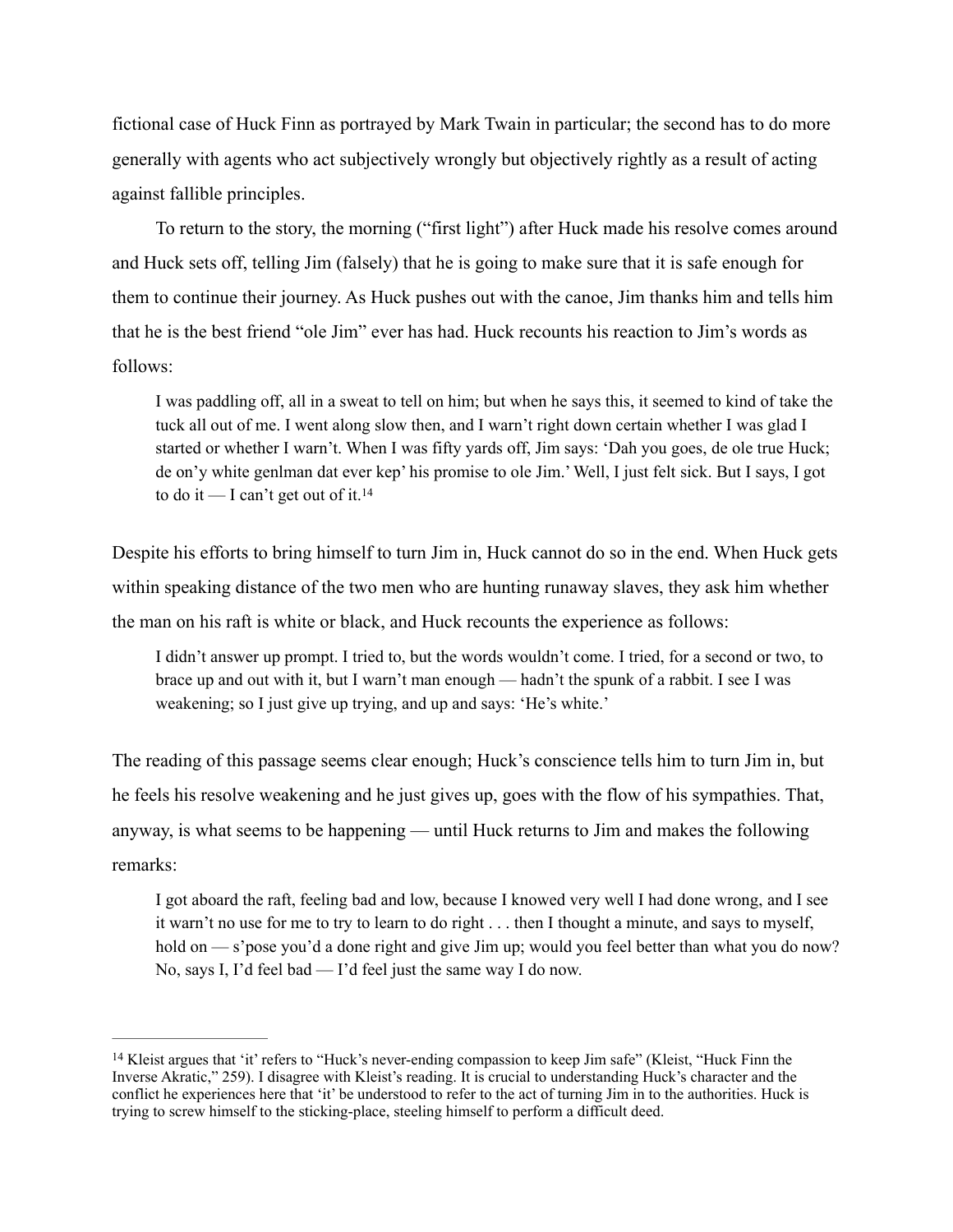This must give pause. Huck says that his conscience would have plagued him regardless of what he did. If he had turned Jim in, his conscience would have judged him blameworthy for turning Jim in; having helped Jim to escape, his conscience judges him blameworthy for helping Jim escape. Indeed, in a revision of the book that Twain prepared for a lecture circuit, the following words are put into Huck's mouth:

I don't want no such thing around as a conscience. . . . You ain't wanted, you ain't welcome, you ain't no use to me. I never see such a low-down troublesome cuss, I says. It don't make no difference what a person does, you ain't ever satisfied and you is as free as if you owned the whole layout. If I'd a give Jim up you'd a kep me awake a week mournin' about it; and now you're gittin' ready to try to keep me awake another week because I *didn't* give him up. . . . I wouldn't be as ignorant as you for wages. You don't know right from wrong, you ain't got no judgment, you ain't got no sense about anything — you ain't no good but just to lazy around, find fault and keep a person in a sweat.[15](#page-6-0)

Moreover, in chapter 33 of the published version of the text, Huck makes the following remark:

<span id="page-6-3"></span><span id="page-6-2"></span>It don't make no difference whether you do right or wrong, a person's conscience ain't got no sense, and just goes for him anyway. If I had a yaller dog that didn't know no more than a person's conscience does, I would pison him.

So far from being a clear-cut case of inverse akrasia, Huck seems not to know whether what he is doing is right or wrong when he sets off in his canoe to turn Jim in[.](#page-6-1)<sup>[16](#page-6-1)</sup> Huck's remarks about conscience reveal that he does not trust it as a good indicator of right and wrong. More to the point, Huck's remarks reveal that he is clearly assuming that conscience *tells* one to do things that it includes the judgment that X is one's duty. Some conceptions of conscience would allow this, but Kant's does not. That is highly relevant, for it means Huck is mixing up the "telling one to do" (i.e., the judgment of understanding about one's duty) with the judicial function of conscience (that makes Huck feel bad).

In order to determine what conclusions Kant's ethical theory requires about Huck, these two things (the judgment of understanding and the judicial function of conscience) must be

<span id="page-6-0"></span><sup>&</sup>lt;sup>[15](#page-6-2)</sup> Quoted in Holton, "Inverse Akrasia and Weakness of Will."

<span id="page-6-1"></span> $16$  In the published text, Huck says, "I went along slow then, and I warn't right down certain whether I was glad I started or whether I warn't." In the revised version of the text for his lecture circuit, Twain amends this passage to read, "It kind of all *unsettled* me, and I couldn't seem to *tell* whether I was doing *right* or doing *wrong*" (quoted in Holton, "Inverse Akrasia and Weakness of Will").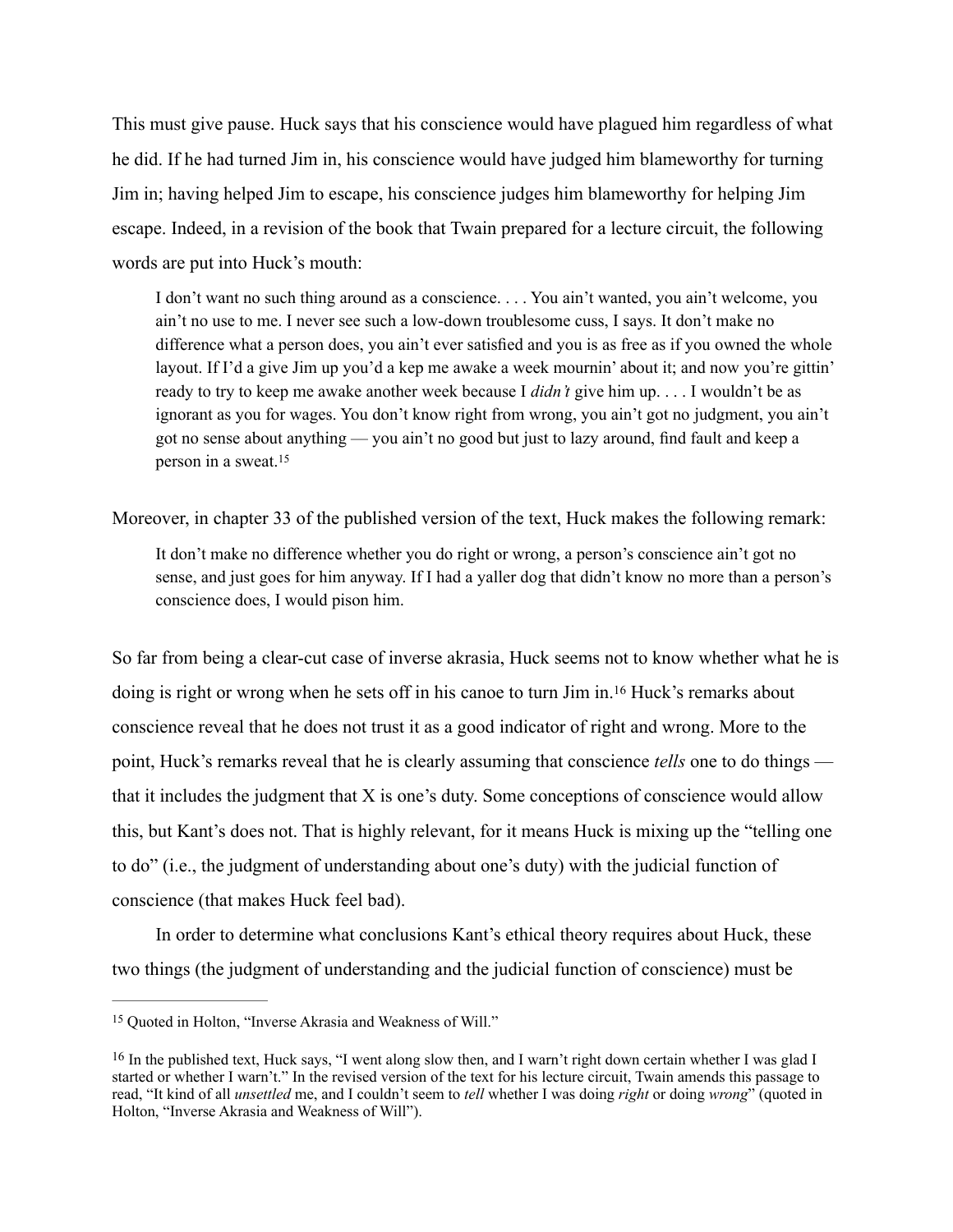teased apart, for the question for Kant is whether the inner judicial process that makes Huck think he is blamable for protecting Jim is a complete and legitimate one. One reason for doubting that it is consists in the fact that Huck sees that he also would judge himself blamable if he had turned Jim over to the slave-catchers. I think Kant would (or ought to) say that this shows that Huck never fully rendered a judgment of conscience at all. His inner judicial process resulted in no more than provisional and conflicting judgments that were never finally resolved. It is as if a judge, at the point where the verdict is to be rendered, summarized the case in two conflicting ways and failed to make a decision. It is essential to Kant's claim that agents who act according to conscience have done all that they ought as far as morality is concerned that conscience must judge (unambiguously). If it does not, then there is nothing that either could be correct (in accordance with conscience) or in error (contrary to conscience). Conflicting judgments are just as indecisive as none at all.

<span id="page-7-1"></span>Huck's remarks about conscience thus reveal that he has what Kant might call a diseased conscience.<sup>17</sup>That is, Huck's conscience makes him feel guilty all the time, at least about certain matters, regardless of what he does. If the evidence for reading Huck as an inverse akratic is that he does something praiseworthy despite acting against his resolve to follow his conscience, then this is no evidence at all, for Huck would have been acting against his conscience no matter what he did.

Although this reading puts me at variance with the traditional interpretation of Huck Finn, it is nonetheless revelatory of an important issue for Kant's theory of conscience. The issue is what Kant should say about any agent who has a diseased conscience. Kant does not consider the idea that an agent might have a diseased conscience when he claims that an agent who acts in accordance with his conscience has done all that he ought as far as morality is concerned. But if the example of Huck is anything to go by, the trouble arises mainly with regard to the inverse of this claim, for an agent with a diseased conscience always might be at variance with his

<span id="page-7-0"></span><sup>&</sup>lt;sup>[17](#page-7-1)</sup> Huck's remarks about poisoning his conscience like a "yaller dog" recall the following claim Kant makes in describing a morbid conscience: "Those who have a tormenting conscience eventually weary of it and finally send it on vacation" (V-Mo/Collins, AA 27:357). But the rest of Kant's description shows that by 'morbid conscience' he seems to mean a conscience that finds evil everywhere in one's actions, perhaps by holding one to principles too strict to be reasonable (related to the moral enthusiasm discussed at MdS, AA 06:409). That is not quite what is going on with Huck. It does not seem accurate to say that Huck is too strict with himself.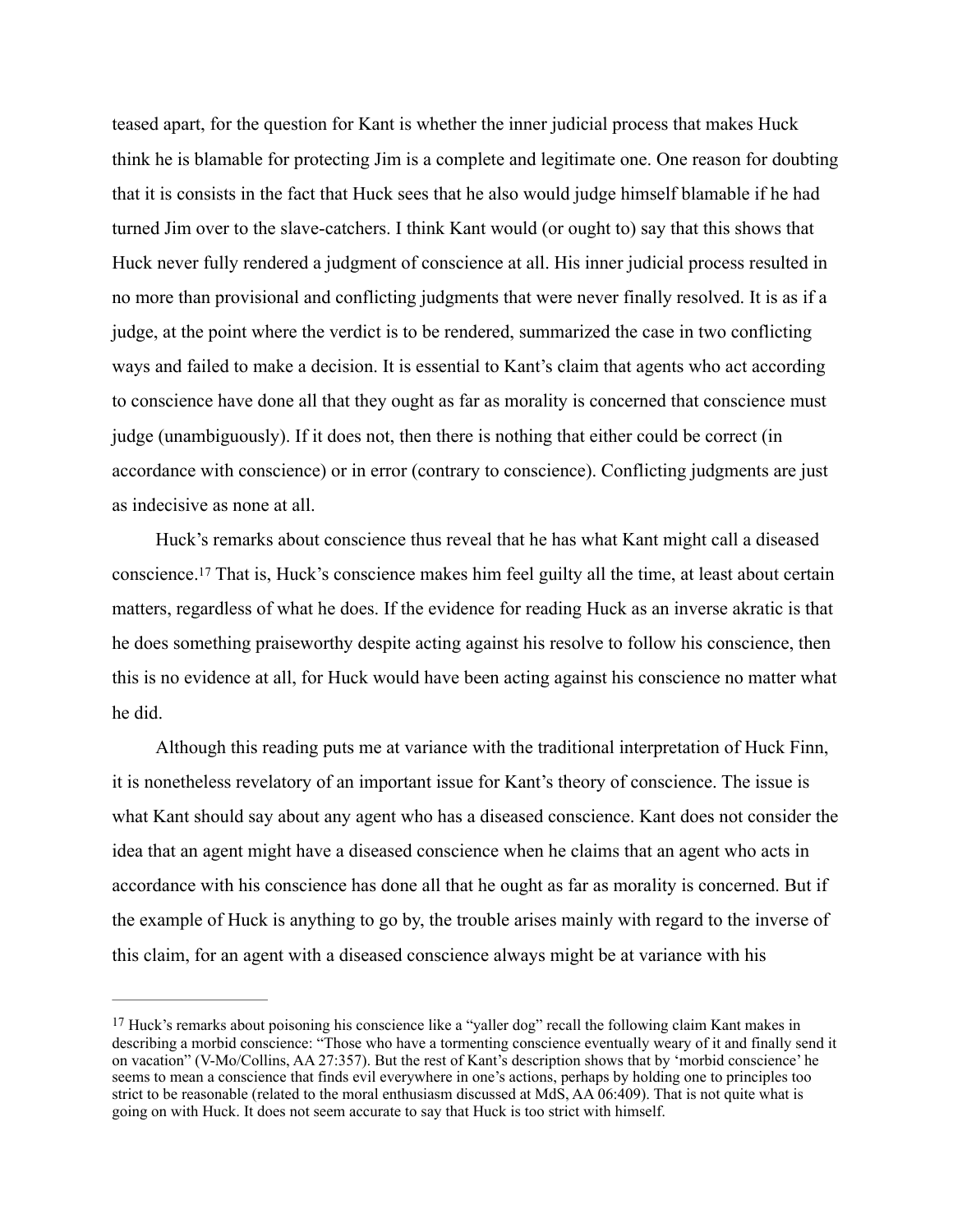conscience. Clearly if Huck is taken at his word, then his conscience is not a suitable judge of whether he is blameworthy. Perhaps if an agent has a diseased conscience, then all bets are off; acting in accordance with a diseased conscience does not guarantee blamelessness and acting contrary to a diseased conscience does not guarantee blameworthiness.

The trouble with this conclusion, however, is that conscience seems to be so vitally connected to the notion of autonomy on Kant's account that it seems more proper to say that a diseased conscience compromises the very agent-hood of an agent. This would not be very disturbing in Huck's case; Huck is still quite young. One might say that Huck is too young to be counted a full blown rational agent anyway. Indeed, this point is often overlooked in the secondary literature on Huck Finn. Huck is at most an adolescent, and he is not an educated or mature one. This means that we should not automatically transfer our reactions to him (what we approve or condemn, or feel we should not condemn in his thoughts or conduct) to full-fledged adults. However, this reveals why one might find this conclusion troubling; an adult might be held more responsible than we hold Huck for accepting the erroneous views of the surrounding society. We might wink at a child's acting against his conscience in a way we would not at an adult acting against his conscience. These are important points, for Kant's theory is meant as an account of the conscience of fully adult moral agents, whose responsibility for their actions is more complete than a child's.

<span id="page-8-1"></span>Of course, most mature adults, considering the issue, would not follow Huck in coming downflatly on the side of saying that conscience is simply a bad thing to have.<sup>[18](#page-8-0)</sup> But forming that judgment is neither necessary nor sufficient for one to be considered as having a diseased conscience. Reflecting on exactly what is meant here by a diseased conscience might make this potentially troubling conclusion more attractive. An agent with a diseased conscience is unable to reach a conclusion about whether a certain course of action is blameworthy. He simply feels

<span id="page-8-0"></span><sup>&</sup>lt;sup>[18](#page-8-1)</sup> There is some evidence that Twain was putting his own thoughts into Huck's mouth with regard to conscience (see Holton, "Inverse Akrasia and Weakness of Will"). But Twain knows that he and his reader, especially if the reader is an adult like himself, will find some of what Huck says amusing and take it ironically, which means Twain is not simply expressing his own thoughts in a form he might have them. Perhaps Twain thinks that he and his adult readers sometimes find themselves in situations where they are likely to blame themselves and have conscience trouble whatever they do, and he wants us to reflect on this situation, perhaps questioning whether in such situations conscience is really a good thing to have. But Huck expresses such doubts about the value of conscience in a way that only a child or immature person could express them, with a kind of innocence that it seems highly unlikely Mark Twain could share or expect his readers to share.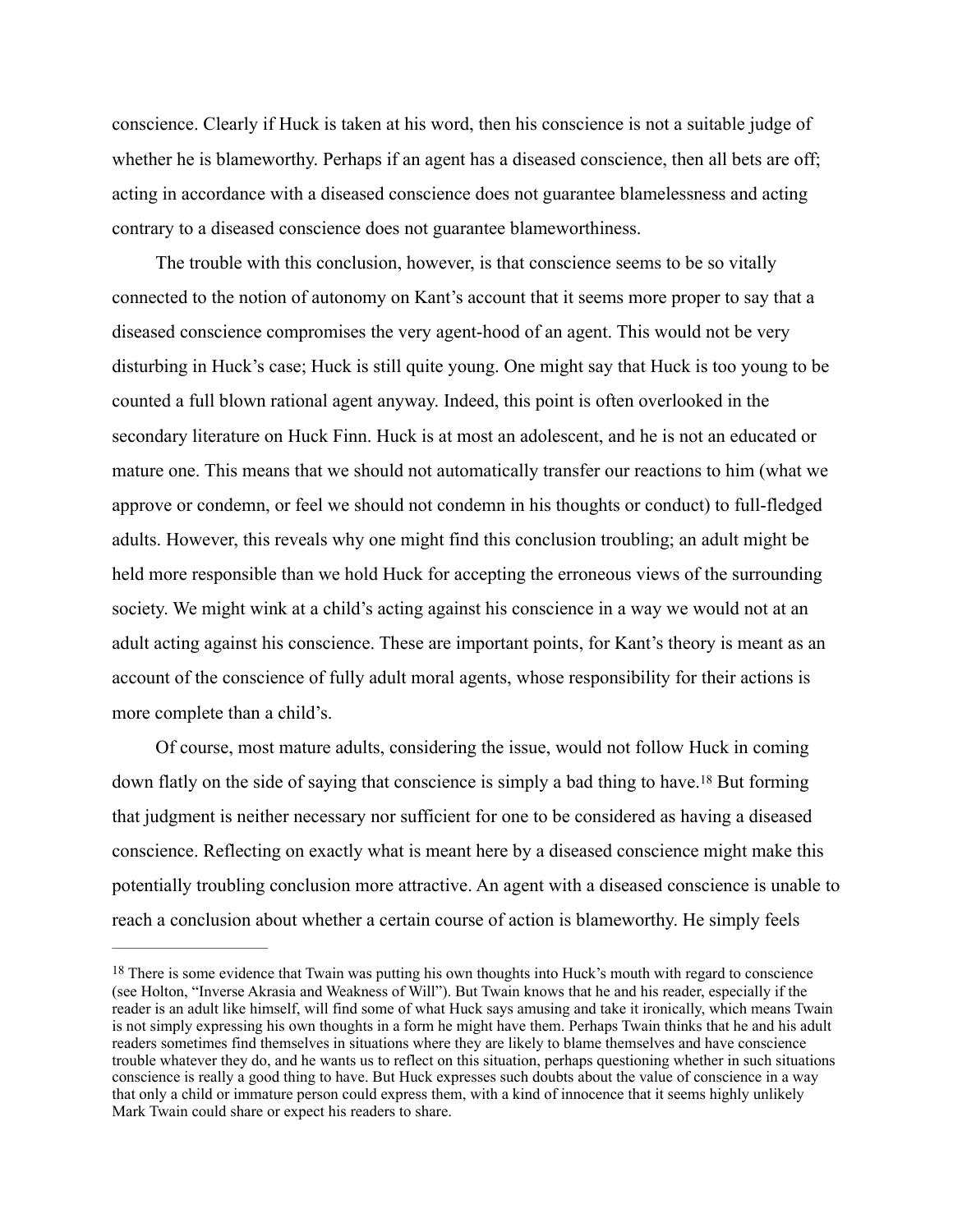guilty regardless of which course of action he pursues, for his conscience is too indecisive to reach a static conclusion about what is blameworthy. Such an agent really does seem to have something wrong with him; there seems to be nothing to do except to incorporate an exception clause into Kant's theory of conscience. Perhaps when dealing with an agent with a diseased conscience, the agent must be judged simply with regard to that which the agent ought to judge subjectively right. I shall come back to this in the next section.

This is the first point. Although Huck is generally taken as an archetypal case of inverse akrasia, a close examination reveals that he has a diseased conscience and is genuinely unsure about what he ought to do rather than that he is acting objectively rightly but contrary to a resolve to act subjectively rightly. Consideration of Huck Finn in this light (as an agent with a diseased conscience) reveals that Kant's theory of conscience probably needs some sort of exception clause for agents with diseased consciences. An agent with a diseased conscience might be judged to be blameworthy by his conscience regardless of what he does; but it is counterintuitive to say that a diseased conscience is correct in its verdict. The point of labeling a diseased conscience as diseased is to bring out the fact that it is abnormal (in a bad way) and, hence, that it should not be taken as indicative of an agent's genuine blameworthiness.

Although this might answer the problem posed by Huck Finn in particular, it leaves unsolved the problem of inverse akrasia in general. There very well might be cases that would illustrate the Huck-Jim situation as it is interpreted (or misinterpreted) by many authors. For instance, there does not seem to be anything obviously absurd about a Huck whose thoughts and actions fit what Bennett (wrongly) says Huck's were. And as moral philosophers, we must have a justified view about what to say about those other cases too. A great work of fiction often brings in (and leaves out) the right things, capturing the psychology of human action better than it is captured by more simple-minded examples motivated only by theories and theory-driven intuitions. But interpreting Huck Finn as I have done, although revelatory for one aspect of Kant's theory of conscience, leaves untouched the issue of inverse akrasia, a real issue that deserves consideration.

For a clearer case of inverse akrasia, consider Heinrich Himmler, Reichsführer of the SS and leading member of the Nazi party. Himmler described himself as suffering from frequent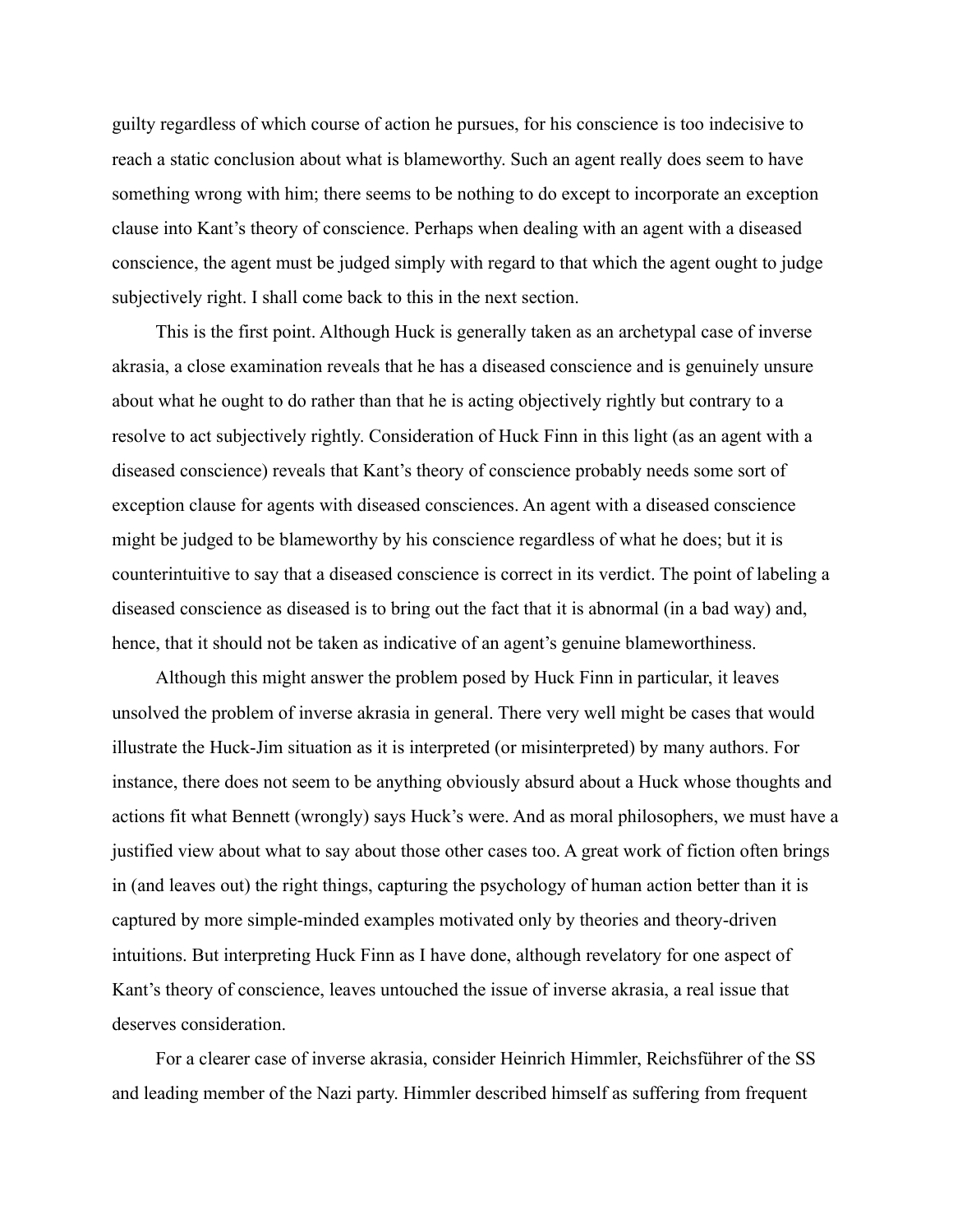<span id="page-10-1"></span>bouts of weakness of will, during which his resolve to act according to his principles was weakened by his natural sympathies for the Jews[.](#page-10-0)<sup>[19](#page-10-0)</sup> Suppose that Himmler is taken at his word; he really does have the atrocious principles that he professes to have. Suppose further that in one of his fits of weakness of will, Himmler aids a Jewish family in getting a passport to leave the country (he did not actually do this, but suppose that he did). After the family escapes, Himmler is tormented by remorse for what he did; he has undercut his own goal of "purifying" the human race. Must Kant say that Himmler should not have helped the family to escape? This is the problem posed by the inverse akratic. Given Himmler's character and (other) actions, one probably would not praise him very highly for his momentary "lapse." But surely one ought not to condemn him for acting against his principles and thereby saving some Jews from the concentration camps.

In fact, I think Kant's theory (without any modification or exception clauses) gives the correct answer here. Himmler has put himself in a situation in which he cannot act rightly no matter what he does. It is a bad thing that Himmler goes against his conscience even though most do not approve of what his conscience tells him and do approve of the action he does in violation of it. It would have been better if Himmler's conscience had told him the right thing (namely, not to massacre the Jews), if this had been the result of his best judgment and if he had done it with the approval of conscience. In fact, this last scenario is the only one where everything about Himmler's action is to be approved. Acting against one's resolution to act subjectively rightly is always a bad thing even when it leads to an action that happens to be good, for in such a case one would be acting contrary to one's conscience. Moreover, this is what Kant ought to conclude; as pointed out in the introduction, it is difficult to see how Kant could avoid saying that if an agent acts contrary to his conscience, he has not done all that he ought as far as morality is concerned. The position that Himmler cannot act rightly no matter what he does is the position Kant must take, and it is a position that (I think) coincides with intuition. This does not mean that Himmler would be praised if he had not helped the hypothetical Jews to escape; it means that he would have been blameworthy either way (even if for different things).

<span id="page-10-0"></span><sup>&</sup>lt;sup>[19](#page-10-1)</sup> See, for example, Heinrich Fraenkel and Roger Manwell, *Heinrich Himmler* (London: Heinemann, 1965), 132 and 187; or William Shirer, *The Rise and Fall of the Third Reich* (New York: Simon and Schuster, 1960), 966.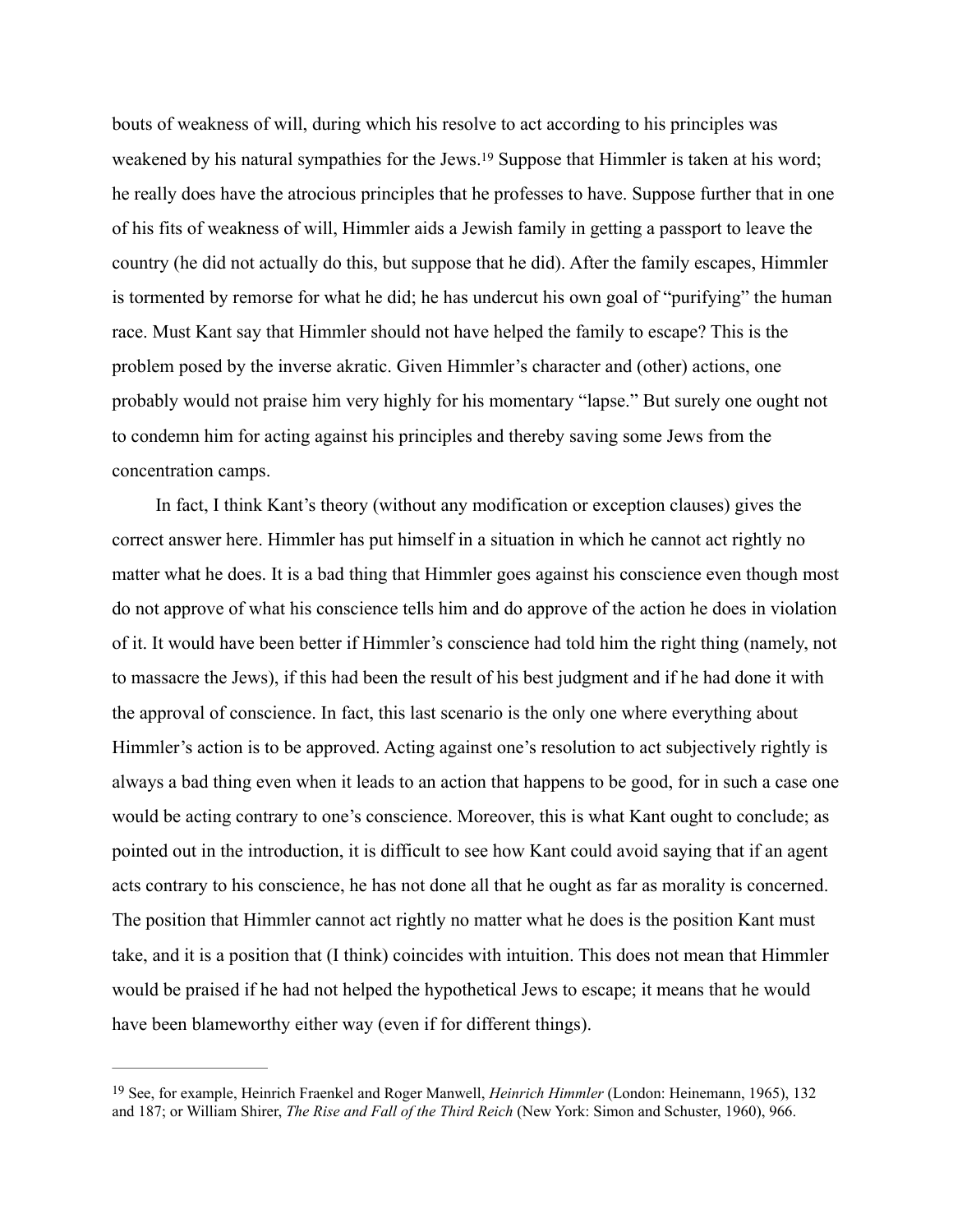To put this another way, the Kantian insight here is that Himmler has put himself in a position in which he cannot act entirely autonomously. If he acts contrary to his conscience, then he will not be acting according to his principles, and if he does not act according to his principles, he will not be acting autonomously. But if Himmler's principles themselves are not universalizable, then even if he does act according to his principles, he will not be acting autonomously. It might look like there are two different standards being employed here, but really there are not. Whether a given principle is universalizable is dependent to some extent on a given agent's beliefs about how the world works and on whether the principle is consistent with her prior principles. There seems to be very little doubt that the Nazi ideology cannot be universalized or adopted autonomously. I shall return to this idea about the Nazi ideology below. If this is the case, Himmler's dilemma should be clear. A maxim to act against one's principles cannotbe universalized (no matter what the principles);  $20$  a maxim to act according to Nazi principles cannot be universalized; and performing a good action despite having atrocious principles does not change the fact that one has atrocious principles. Himmler is in a lose-lose situation; he will lose for different things, but he will lose no matter what he does.

<span id="page-11-1"></span>For now, this is the second point. Insofar as inverse akrasia is taken to describe agents who fail in their resolutions to act subjectively rightly and, hence, act subjectively wrongly but objectively rightly, Kant's theory requires neither supplementation nor modification. Kant would not condemn such agents for the actions they perform (in Himmler's case, helping a Jewish family to escape) as much as for the principles they have adopted (in Himmler's case, to eradicate the Jews). Someone might argue (*pace* Kant) that a conscience that tells one to do wrong is simply a bad thing that one ought to disobey. But this objection falls wide of the mark. For Kant, conscience does not tell one what to do; it judges whether one is blameworthy. Once one sees that, for Kant, it is reason by means of understanding and the faculty of judgment that tells one what to do, the strength of Kant's position becomes clear. It is not that there is no other game in town. It is that the other game is a losing one. To borrow a turn of phrase from Kant's theoretical philosophy, principles without action might be empty, but action without principles is blind.

<span id="page-11-0"></span><sup>&</sup>lt;sup>[20](#page-11-1)</sup> This raises an interesting and important point about moral conversion. However, I cannot discuss that point here.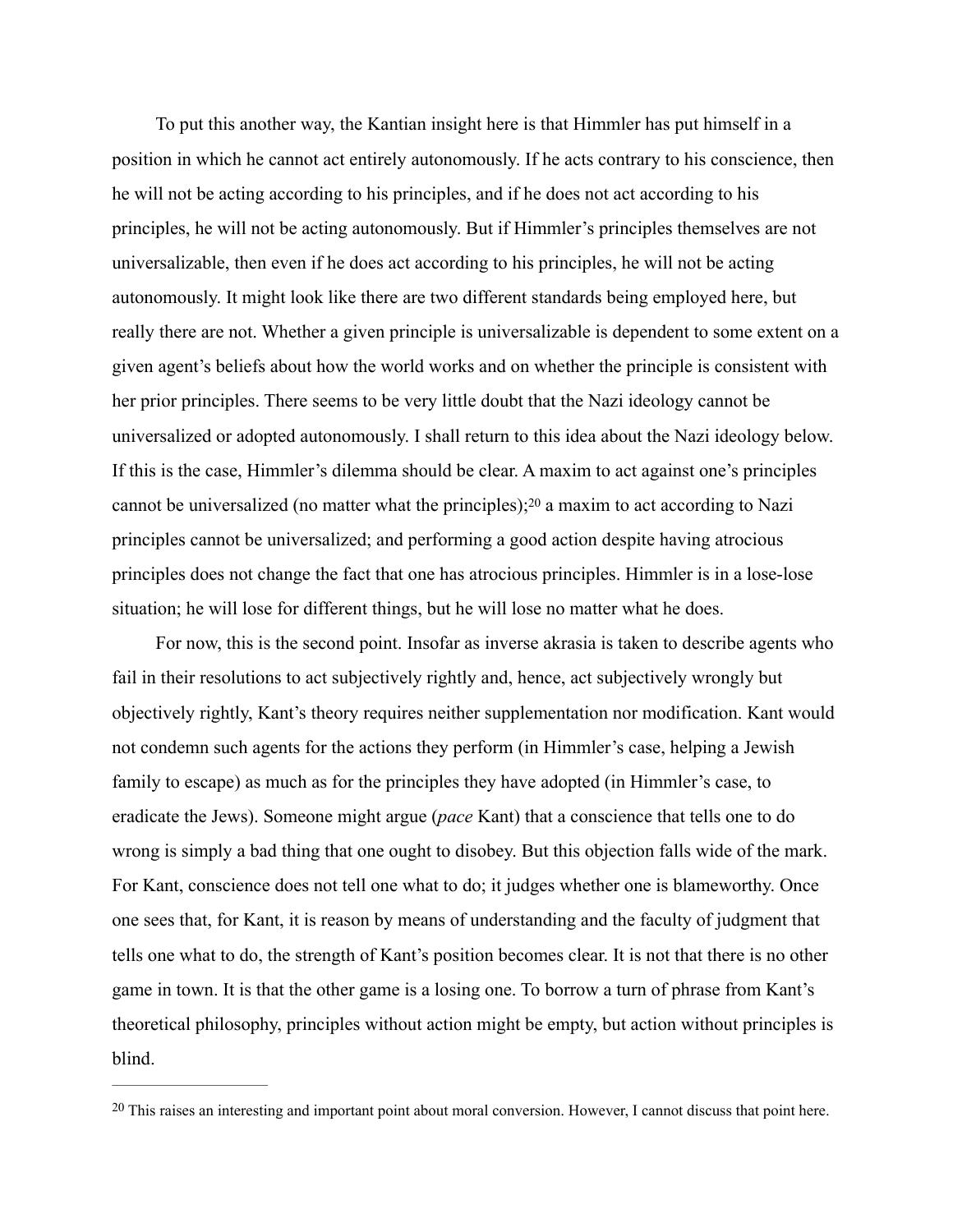## **2 Acting contrary to a fallible judgment**

In the introduction to this paper, I pointed out that Kant thinks that agents can be mistaken in their judgments as to whether something is a duty. In the previous section, I examined the strength of Kant's position when an agent's mistake is located in his understanding: he has bad principles. However, the mistake could come from elsewhere: the mistake could be located in an agent's faculty of judgment. Kant does think that the faculty of judgment is fallible, and he thereby seems to allow room for the possibility that agents make mistakes about whether actions are subjectively right, in accordance with the principles to which they (really) are committed. If this is so (if Kant really does allow room for this and if, in so doing, he is correct—if agents *can* make mistakes about whether a given action is subjectively right) then this will be reflected in the final verdict reached by conscience. For example, if an agent mistakenly judges X to be subjectively right and acts accordingly, he will not be judged blameworthy by conscience even if heis acting both subjectively and objectively wrongly.<sup>[21](#page-12-0)</sup> In other words, an agent might act according to conscience but (nonetheless) perform an action that is subjectively and objectively wrong.[22](#page-12-1)

<span id="page-12-3"></span><span id="page-12-2"></span>Kant's theory of conscience seems to force him to say that even if an agent is acting subjectively wrongly and objectively wrongly, if he is acting according to his (fallible) best judgment and, thus, according to his conscience, then he has done all that he ought as far as morality is concerned. This might seem counterintuitive at first. If an agent is a bad deliberator, then there seems to be very little reason why he should follow his best judgment. Moreover, if he

<span id="page-12-0"></span><sup>&</sup>lt;sup>[21](#page-12-2)</sup> Alternatively, an agent might judge X erroneously to be subjectively right even though X is subjectively wrong and objectively right; he might judge X erroneously to be subjectively wrong even though X is subjectively right and objectively right; and he might judge X erroneously to be subjectively wrong even though X is subjectively right and objectively wrong. In this paper I am concerned mainly with the possibility described in the text above: acting both subjectively and objectively wrongly.

<span id="page-12-1"></span><sup>&</sup>lt;sup>[22](#page-12-3)</sup> Cases like this are used by Arpaly and Schroeder to motivate what they call a "whole self" theory ("Praise, Blame and the Whole Self"). Arpaly's and Schroeder's basic idea is that whether an agent is praiseworthy or blameworthy depends on whether the action that he performs is subjectively right (which is determined by whether it is in accordance with his "whole self ") rather than merely in accordance with his (fallible) best judgment (in accordance with his "reason").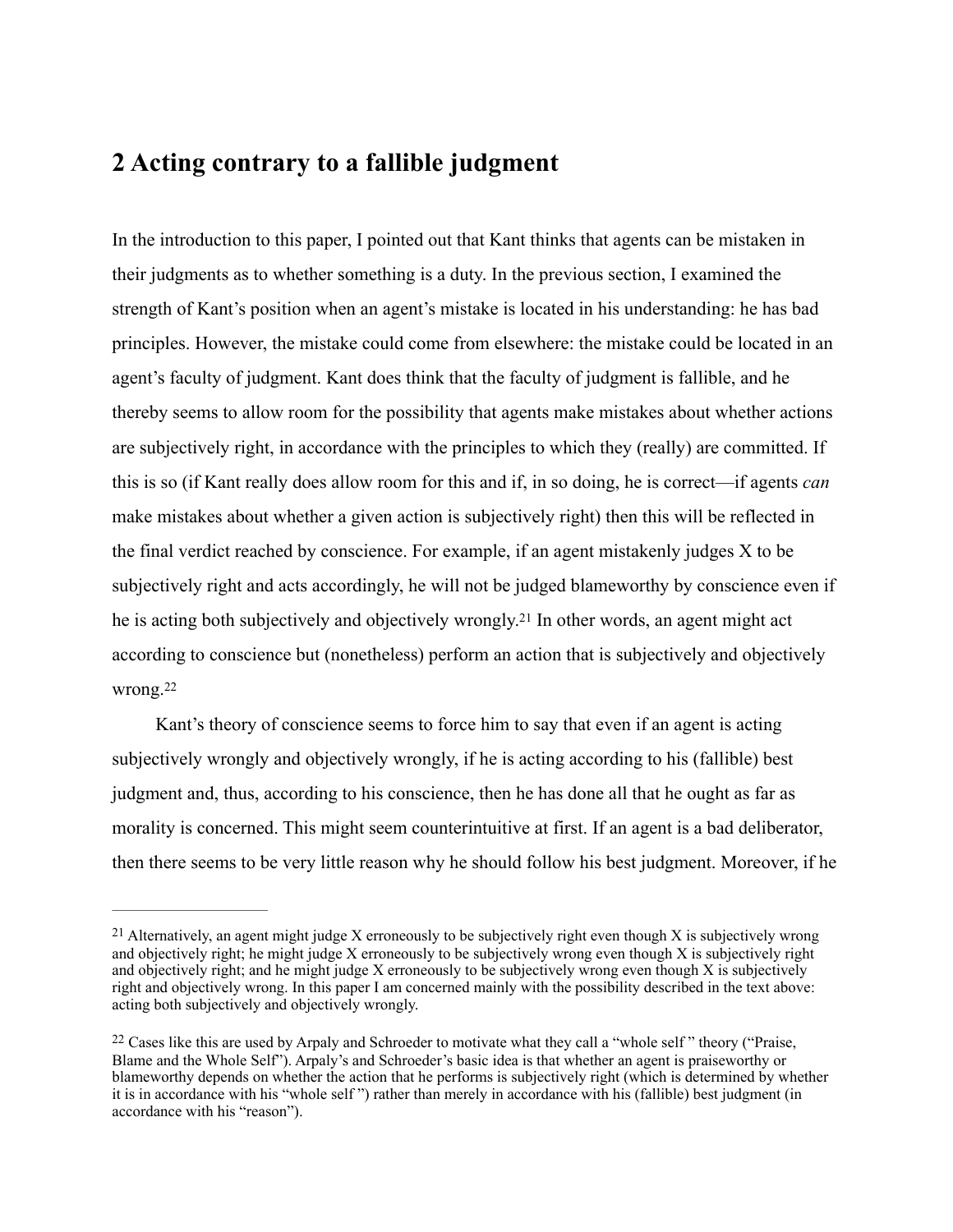acts both subjectively and objectively wrongly in following his best judgment, it is not clear how to make intuitive the idea that he has done all that he ought as far as morality is concerned. In order to illustrate this, consider a person with a car, A, whose principles are good as far as following the speed limit goes. That is, A knows that he ought never to drive above the speed limit and he fully intends to abide by this principle. Perhaps A even has prudential reasons for never driving above the speed limit. Perhaps A has a hybrid and is a "hyper-miler," someone who takes the endeavor of trying to maximize gas mileage to the extreme: A accelerates so slowly (to ensure that his gas mileage remains above par) that it would be well nigh impossible for him to break the speed limit under normal conditions.

Now A is out driving late one night. During his midnight snack, he realized that there was no more milk, so he decided to make a quick trip out to the grocery store before bed. But he also realized that the grocery store he usually patronizes is not open so late at night. So he took care to look up the nearest Safeway (open 24 hours) and to write down directions before setting off. On the way there, A is on a long stretch of road with a 25 miles per hour speed limit. A has been on the road long enough to get his car up to 35 miles per hour and he is cruising along, happily observing that he is currently getting more than 50 miles to the gallon. Just then he sees the speed limit sign; there is a 25 miles per hour speed limit. Being a hyper-miler, A is neurotic about watching his speedometer; it is, after all, immediately adjacent to the real-time read-out showing his gas mileage. However, A is not accustomed to thinking about the speed limit; given his car and given his driving habits, one can see why not. Not being accustomed to this kind of thinking, it is perhaps unsurprising that A makes a mistake. His thought process is roughly as follows: "the speed limit is 25 miles per hour, I am going 35 miles per hour therefore I am driving below the speed limit."

If somebody had challenged A at that moment, telling A that he is speeding, A would have looked incredulous. He even might have fired back, "what do you mean? The speed limit is 25 miles per hour; I am only going 35 miles per hour."

It is not that A is not paying attention or that A is negligent or anything of that nature. On Kant's theory, one cannot infer negligence from the fact of error and one ought not to do so here. It is tempting to say that this sort of thing never happens or that it is not reflective of an agent's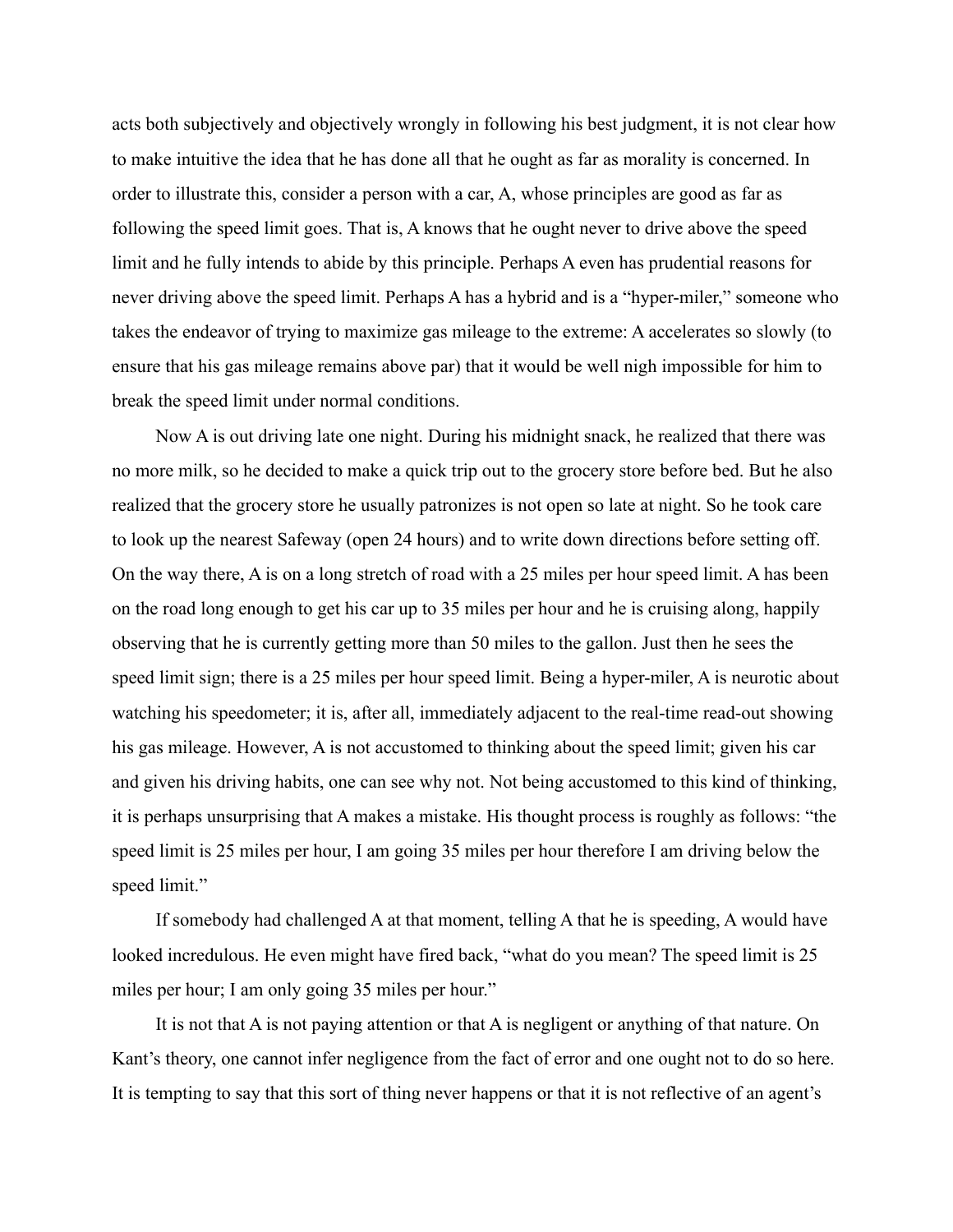best judgment.

But it really does happen. Some agents are simply bad deliberators (the "wiring" is "awry"); some agents are good deliberators but have temporary "lapses." Moreover, having argued already that Kant does not preclude the possibility that an agent's best judgment is incorrect (and, thus, that an agent might act in accordance with his best judgment despite acting both subjectively and objectively wrongly), there does not seem to be any way of closing the door on cases such as A's.

I think that there are three things that Kant would have to say about such cases in general. The first has to do with the distinction between legal duties (duties of right) and moral duties (duties of virtue). The second has to do with the distinction between forming a judgment (in this case, the judgment that it is permissible to drive at 35 miles per hour) and acting accordingly (in this case, actually driving at 35 miles per hour). The third has to do with the judgment itself.

Assume for the moment that Kant must say that A has done all that he ought as far as morality is concerned (at least with regard to A's driving on the stretch of road with a 25 miles per hour speed limit). That is, assume for the moment that Kant's theory of conscience really does force him to conclude that A is morally blameless with regard to his driving. Given this assumption, it does not follow that Kant is forced to say that A cannot be held legally accountable for his speeding or that A ought not to be punished for breaking the law. Let me explain.

It is useful here to introduce the concept of strict liability. Strict liability refers to legal responsibility for which *mens rea* ("guilty mind") does not have to be proven in relation to one or more elements comprising the *actus reus* ("guilty action"). Strict liability laws were formalized in the 19th century to improve working conditions in factories, for it was found to be very difficult to prove *mens rea* in existing circumstances. The only defense available in a case of strict liability is due diligence; in such cases, the defendant must show beyond a reasonable doubt that she took every reasonable precaution (the normal standard of care is not sufficient).[23](#page-14-0) Strict liability is found in civil law (e.g., product liability and care of animals) and also in

<span id="page-14-1"></span><span id="page-14-0"></span><sup>&</sup>lt;sup>[23](#page-14-1)</sup> Some countries, such as Canada and India, have an additional category called absolute liability. Absolute liability is sometimes confused with strict liability. However, in countries that have both categories, the distinction is clear. Absolute liability does not allow any defense (not even due diligence).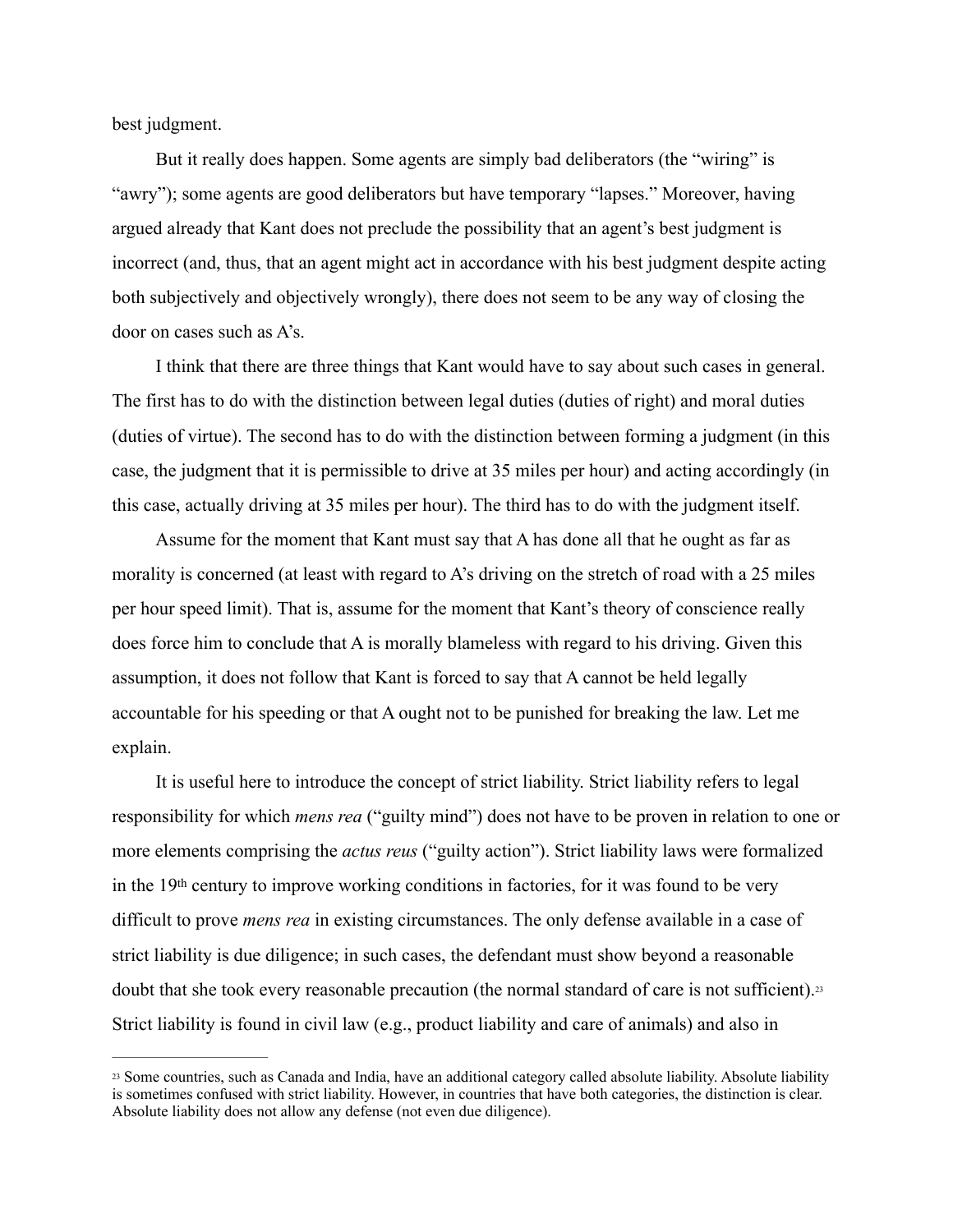criminal law (e.g., certain statutory offenses). Strict liability laws vary from legal code to legal code. However, a few general examples will help to illustrate the concept. If B sells alcohol to C in the USA, B can be found liable regardless of whether B believed that C was old enough to buy alcohol. Indeed, B can be found liable even if C showed B a fake ID that (1) misrepresented C's age and that (2) B reasonably believed to be genuine. The court must show merely that the liquor was sold to a person who was not, in fact, old enough to buy alcohol. Similarly, someone can get a speeding ticket in the USA even if he reasonably believed that he was driving within the speed limit. Finally, in most jurisdictions in the USA, keepers of animals are strictly liable for damages resulting from the trespass of those animals on someone else's property.[24](#page-15-0)

<span id="page-15-3"></span><span id="page-15-2"></span>The point of bringing in the concept of strict liability is that it illustrates that it is possible to ascribe legal responsibility in the absence of ethical culpability. That is, regardless of the agent's state of mind, his principles or anything else, he can be held strictly liable for his actions. It would be too difficult to enter into a discussion of Kant's doctrine of right in this paper. However, it is worth pointing out that some prominent commentators believe that, on Kant's account,all legal duties are strictly liable.<sup>[25](#page-15-1)</sup> Thus, it is not only logically possible for Kant to claim that agents are legally culpable for their actions even if they are morally blameless, it is, according to some commentators, very probable that he really would do so. This is the first point. Kant can say (and, according to some commentators, really would say) that A, moral blamelessness notwithstanding, is legally culpable and deserving of punishment for speeding.

This is an important point. In thinking about A's case (and others like it), one must disambiguate one's intuitions about whether A is legally culpable and ought to be punished from one's intuitions about whether A is morally culpable. One might feel sorry for A but think that A needs to be more careful, alerted to the fact that he is not a flawless deliberator. Alternatively, one might think that A is morally inculpable in this instance but worry that there does not seem to be any good way to distinguish a case in which A really does make a faulty judgment despite having good principles from a case in which A makes a good judgment but has bad principles.

<span id="page-15-0"></span><sup>&</sup>lt;sup>[24](#page-15-2)</sup> Sometimes the law contains exception clauses for dogs and cats. But other domesticated animals, such as cows and sheep, do not seem to enjoy this privilege.

<span id="page-15-1"></span><sup>&</sup>lt;sup>[25](#page-15-3)</sup> See, for example, Arthur Ripstein, *Force and Freedom: Kant's Legal and Political Philosophy* (Cambridge, Harvard University Press, 2009), and personal communication.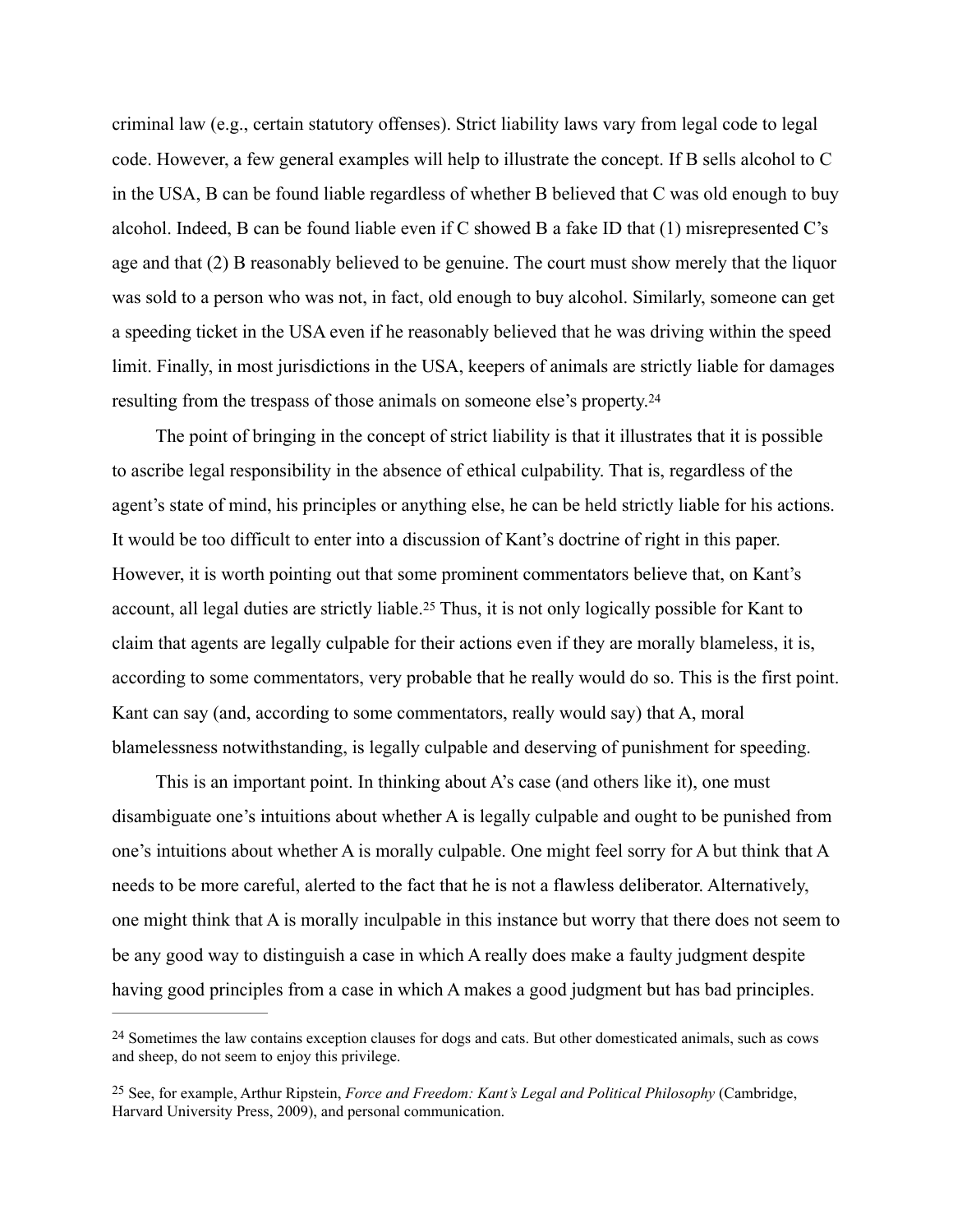One might admit that people sometimes make morally inculpable mistakes about whether they are driving under the speed limit, but one might think that punishing such mistakes is a necessary evil, required in order to keep people who regularly make such mistakes off the road. An agent might be bad at calculating and there might be nothing morally inculpable about this. All the same, such an agent should be kept away from activities in which his poor calculating abilities might result in the death of innocents. Finally, one might think that Kant's views of legal culpability are totally bogus; one might find the notion of strict liability pernicious. But that is another issue. The point is merely that in thinking about such cases, one must distinguish intuitions about legality from intuitions about morality.

The second point, which has to do with the distinction between the formation of a judgment and acting on it, gets more into the meat of the issue. This distinction might be easier to see in other cases. For example, suppose that D and E have gone out to eat together. As per usual, D pays for the meal and E picks up the tip. E plans (as usual) to give a tip of 23 percent; E has a thing for prime numbers, but 19 is too little and 29 is too much. In the process of doing the multiplication, E forgets to carry a 1 and the tip is quite a bit lower than it ought to be. Out of habit, E passes the receipt to D to check it; D has no calculator and follows in E's tracks, not catching the mistake. D gives the thumbs up, passes the receipt back to E and prepares to go. E rounds up to the nearest dollar amount, sets the money on the table and leaves with D. I think that consideration of such cases reveals that Kant's theory gets things exactly right.

One might not approve of A's speeding or of E's small tip. But in these cases, it is not the actual speeding or the giving of the tip that is a problem; it is the judgment itself. Insofar as the agent acts in accordance with his best judgment and, thus, in accordance with conscience, it really is intuitive to say that the agent has done all that he ought as far as morality is concerned.

But this does not mean that he is not to be faulted for the way in which he actually formed the judgment. An agent who calculates the product of 100 and 0.2 to be 10 rather than 20 and acts accordingly is to be faulted (if at all) for his miscalculation rather than for his conduct. Of course it would be better if he had calculated 20 and acted accordingly, but if he calculates 10 and acts as if he calculated 20, then he is compounding rather than correcting the error.

One might worry that a Kantian theory cannot sustain this conclusion. Above I defended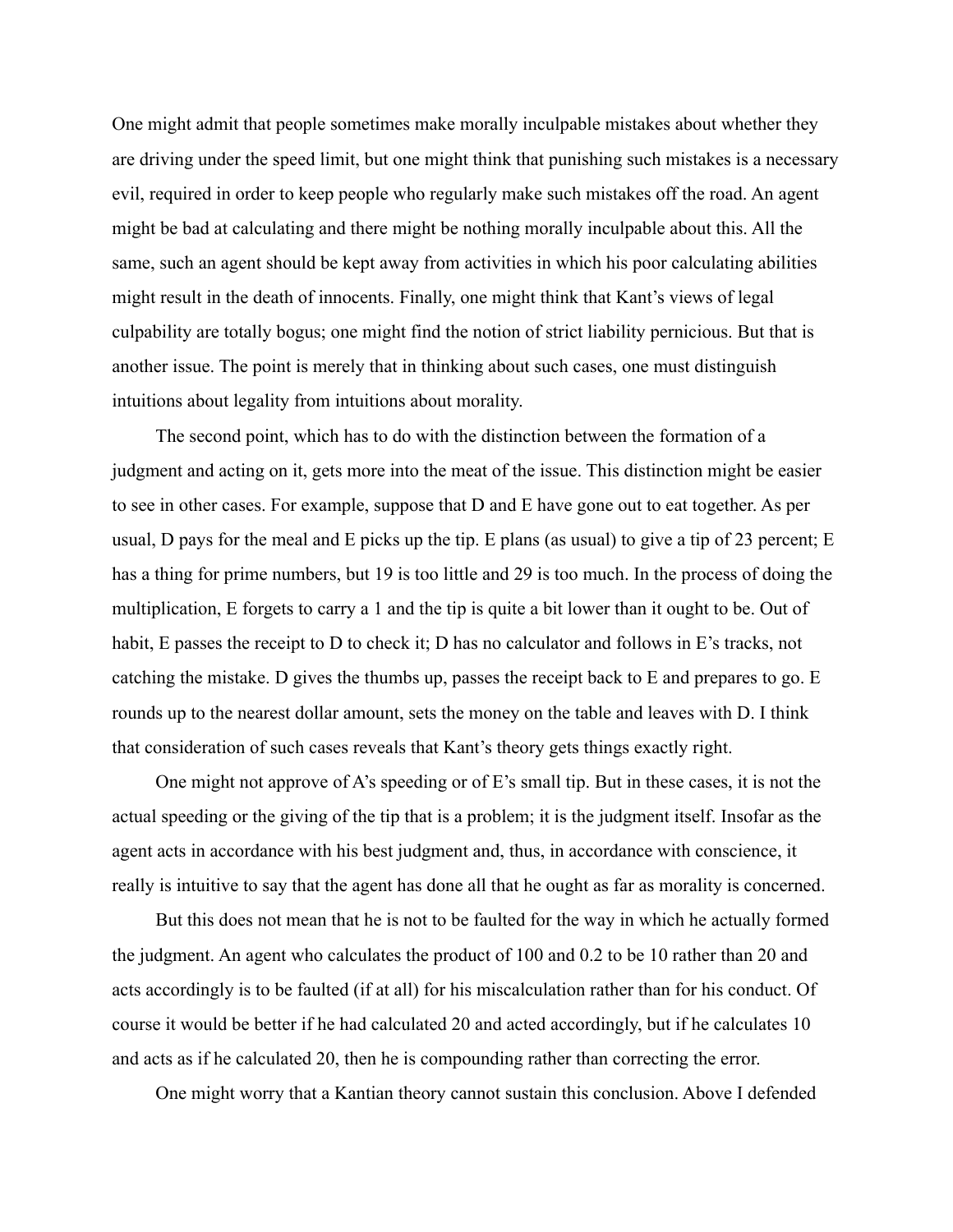the idea that an agent who acts against his principles has not done all that he ought as far as morality is concerned by appeal to the notion of heteronomy. That is, I argued that such an agent would be acting against his own principles and, hence, heteronomously and, thus, immorally as far as Kant is concerned. But if an agent's best judgment is incorrect and he judges incorrectly that X is in accordance with his principles, then it looks like this defense is undercut; such an agent, it seems, really ought to go against his best judgment, for only by going against his (in this case faulty) best judgment will he be able to act autonomously. I argued above that Kant's theory of conscience might need an exception clause in cases in which agents have diseased consciences. But perhaps it requires an exception clause for any time that an agent's best judgment is faulty. If so, then Kant's claim about acting in accordance with conscience has nothing to do with the judgments of conscience as such.

What this worry overlooks is that there is something special about one's best judgment. That is, it makes no sense to advise an agent to act against his best judgment. An agent's best judgment is like the judgment in a court of law. One can appeal the judgment and one can disagree with the judgment, but unless the court system is corrupt (the agent's conscience is diseased), one cannot avoid the fact that the judgment is legally binding; that is what it is for it to be the judgment in a court of law. Just so, it never can be rational or autonomous to act against one's best judgment. If one's judgment is flawed, it might turn out to be the case that one is in a lose-lose situation; acting against one's best judgment is bad and so is acting in accordance with it. But there is no winning game in acting against one's best judgment. That, anyway, is what I take Kant's position to be, and it is sustainable even if some might find it unpalatable.

This point should not be misunderstood. Suppose that according to F's best judgment, she ought to break her promise to G. It makes sense to say that F's best judgment is wrong in this case, to say that F ought not to break her promise to G. It makes sense to argue with F about this, to try to convince her that really she ought to keep her promise to G. In doing so, one would be trying to convince F that her best judgment is mistaken and that she ought to reconsider, to come to a new best judgment. The point is that it does not make sense to tell F that she ought to act against her best judgment *simpliciter*. This is because one cannot come to the conclusion (as a result of deliberation) that one ought to act against the conclusion of one's deliberation; an agent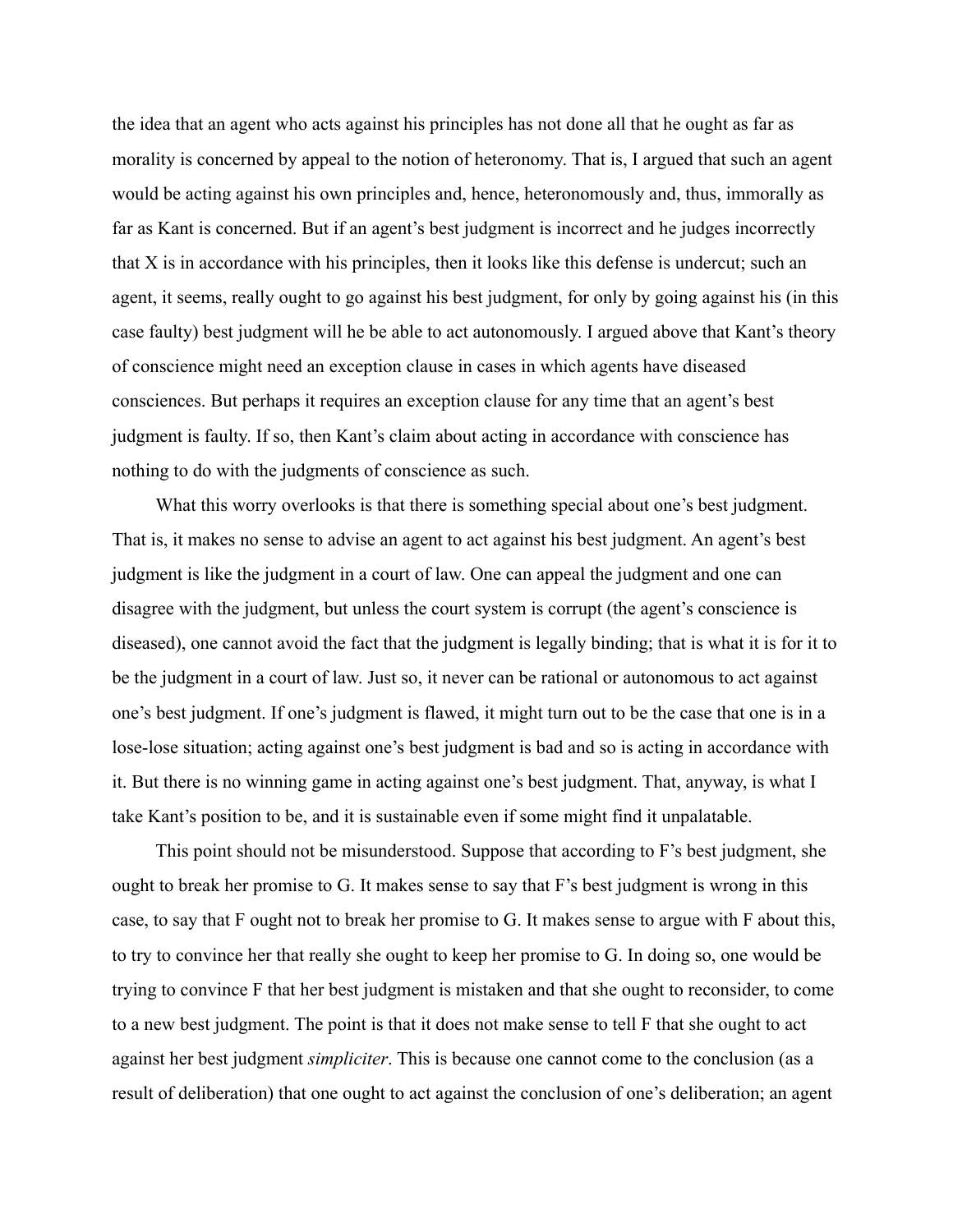whose best judgment is, "I ought to act against my best judgment," is not making sense; this judgment is as absurd as the command, "never do anything I command." Moreover, adding an exception clause ("I ought to act against my best judgment except for this one") simply makes the judgment into an admission that one's cognitive faculties are so faulty that one ought not to be considered a rational being.

It makes sense to say that an agent's best judgment is wrong in any given case and to say that it would have been better if the agent had not acted on his best judgment. But these are different things from advising the agent to act against his best judgment. Moreover, the fact that acts of conscience are essentially self-reflective makes the question of what makes sense for an agent to be advised to do more relevant to issues about conscience than the question of what we think the agent should have done or what we think would have been best, all things considered, for the agent to have done. To advise an agent to act against his best judgment is like advising an attorney to appeal a decision of a court of last instance; it is contradictory to suppose there could be such an appeal. That is the point of saying that it is a court of last instance.

<span id="page-18-1"></span>The third and final point is an extension of the second point. One might argue that some judgments are so basic or so important that one cannot be in error about them inculpably[.](#page-18-0)<sup>[26](#page-18-0)</sup> It should be open to a Kantian to say that some errors of judgment are culpable errors because they are errors not merely about what one's duty is but errors necessarily affecting the inner judicial process of one's conscience. In other words, if one never submitted oneself to a genuine examination of one's own culpability but rested content in a dogmatic fashion with one's grossly erroneous view of one's duty, then there is no real possibility for acting in accordance with one's conscience and, therefore, one's best judgment. It is unlikely that one will say this about A. Driving 35 miles per hour in a 25 miles per hour zone is probably not considered by most to be such a horrible thing. But depending on how one fills out the description of A, one might think that A never even formed the judgment that it is permissible to drive at 35 miles per hour; one might think A was operating on automatic pilot and that the speed limit never really registered fully in his conscious awareness. But if so, then A never employed his conscience and, hence, it

<span id="page-18-0"></span><sup>&</sup>lt;sup>[26](#page-18-1)</sup> Kant himself discusses this possibility in his *Lectures on Ethics*. For a discussion of this, see my Kahn, Samuel. "The Interconnection of Willing and Believing in Kant's and Kantian Ethics." Forthcoming in *International Philosophical Quarterly*.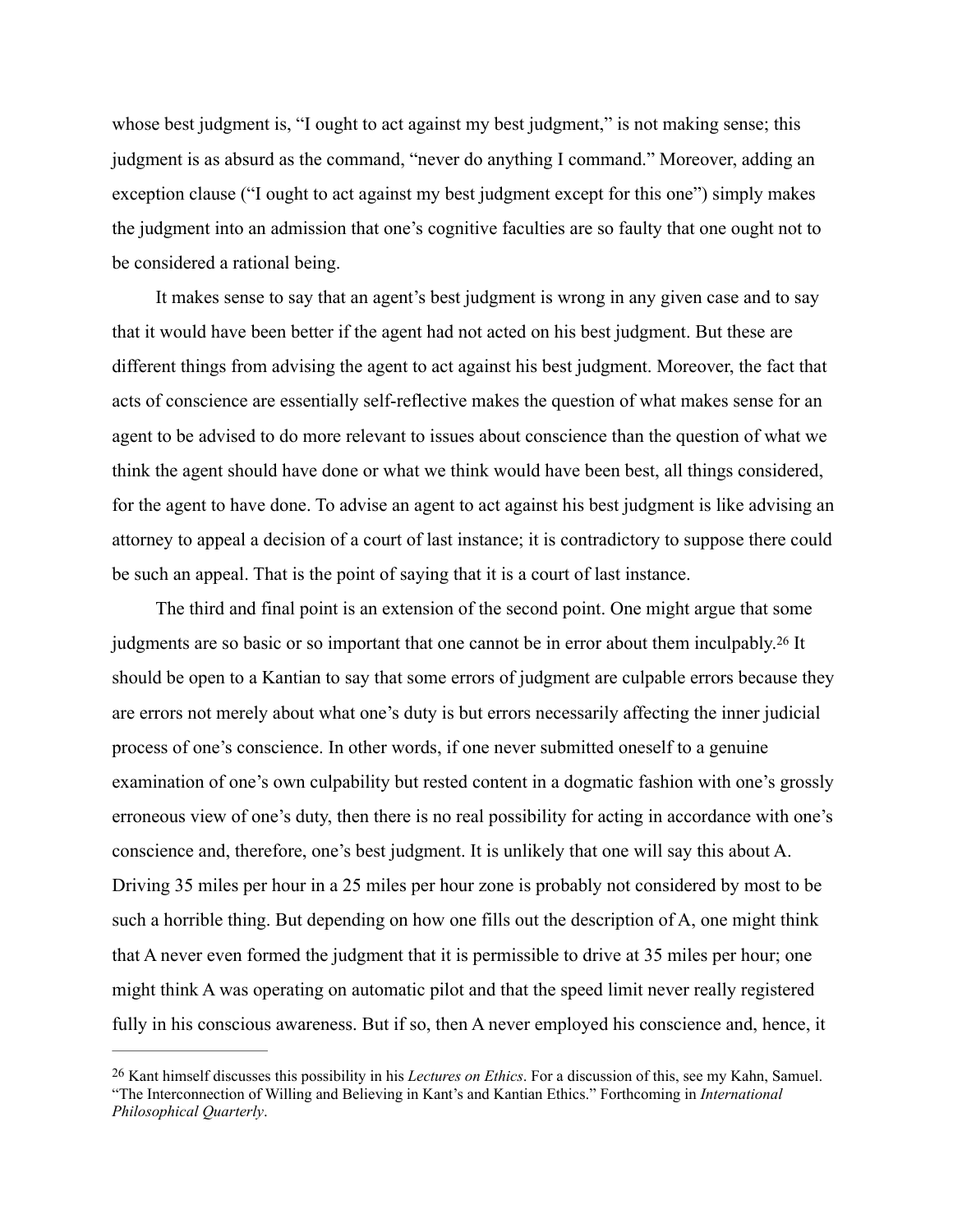is not the case that A was acting in accordance with his conscience and, hence, the problem vanishes.

It might be tempting to say that errors in basic arithmetic are of this nature. That is, it might be tempting to say that judging that  $X$  is less than  $Y$  or that the product of  $X$  and  $Y$  is  $Z$  are examples of judgments so basic that no agent can be in error inculpably about them; if someone makes an error about such things, negligence can be inferred. I want to resist this temptation. I do not want to resist this temptation merely because it would render the examples I gave of A and E cases of negligence rather than cases of inculpable false judgment. I want to resist this temptation because I think that agents regularly make errors in basic arithmetic and I think that much of the time such errors are inculpable.

However, I think that there are some contexts in which one cannot judge inculpably that some one adult human being or group of adult human beings are not rational. Of course, not all adult human beings are rational; surely adults with full-blown dementia are not rational beings. Moreover, there are borderline cases; legally, citizens in the USA reach majority at 18, but surely there is some hazy gray zone in individual cases. Finally, one must make allowances for culture and background; perhaps some judgments inherent in the institution of slavery in ancient Greece were OK even though they were certainly not in the antebellum South. But the point remains: there are some contexts in which one cannot judge inculpably that some one adult human being or group of adult human beings are not rational. One example of this might be the judgment in Nazi Germany that all Jews are (by virtue of being Jewish) not rational beings. That is, one might think that there is no way that someone inculpably could come to believe the Nazi ideology. Perhaps that is even part of the point of calling it an ideology.

To sum up: In this section I considered the possibility of an agent who acts in accordance with his fallible best judgment and, thus, subjectively and objectively wrongly. I argued that one must distinguish between one's intuitions about legal culpability and one's intuitions about moral culpability; if on Kant's account agents are strictly liable for failing in duties of right, then acting in accordance with one's best judgment would not be any more exculpatory than acting in accordance with one's principles as far as legality is concerned. One can be culpable for failing to fulfill a legal duty (and, hence, punishable) regardless of whether one acted in accordance with